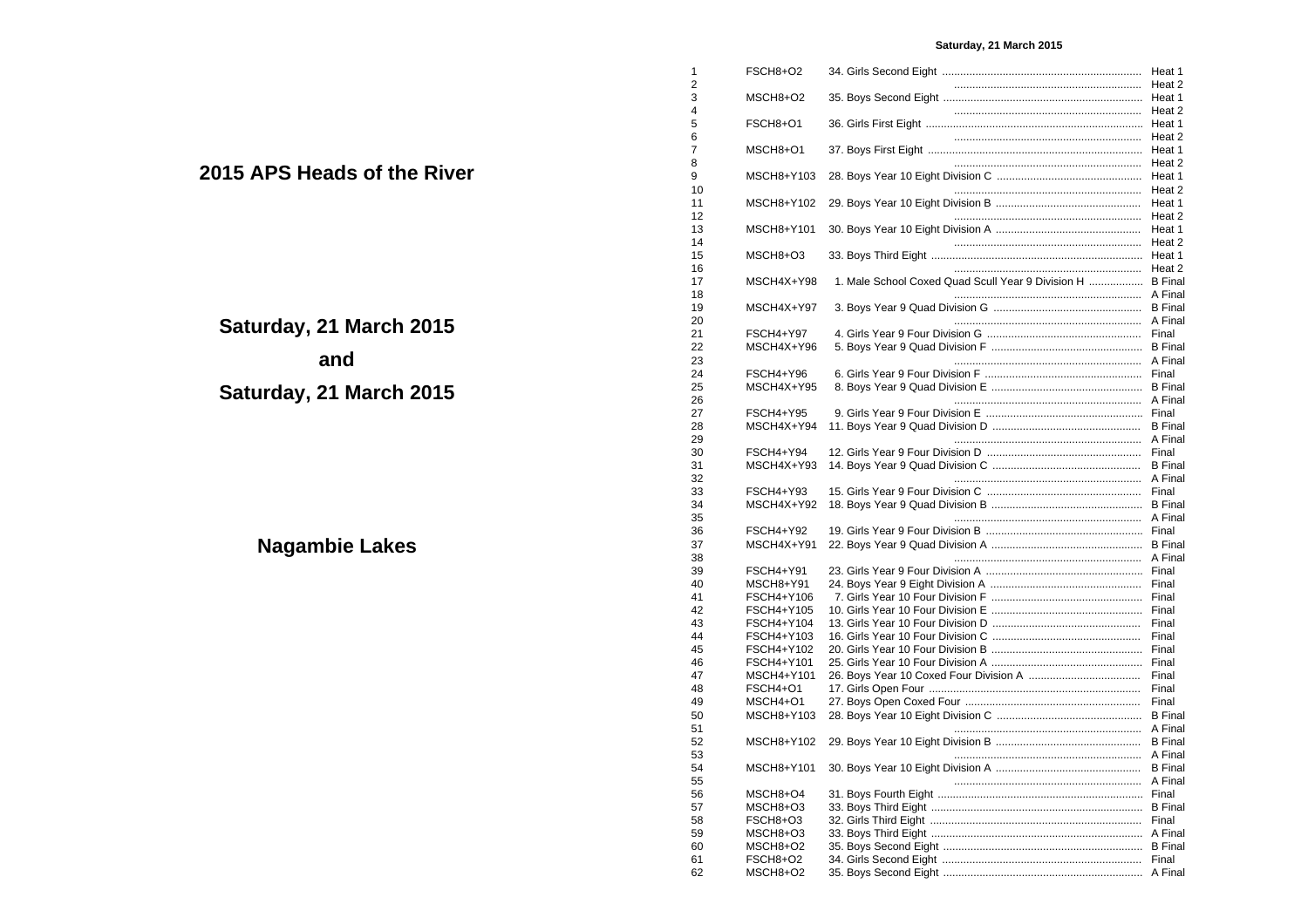## **Saturday, 21 March 2015**

| - 63 |  |  |
|------|--|--|
| - 64 |  |  |
| - 65 |  |  |

| Race 1 |       | Girls Second Eight                                                                                            |                |         | Heat 1 |                 |
|--------|-------|---------------------------------------------------------------------------------------------------------------|----------------|---------|--------|-----------------|
| Place  |       | Crew                                                                                                          | Lane           | 2000m   |        | Margins         |
|        | 34.03 | Geelong Coll.                                                                                                 |                |         |        |                 |
| 1      |       | (Kay,Lyall,Carroll,Wood,Boness,Brierly,Crawley,Sefton,c:Clark)                                                | 4              | 7:49.10 | 0.00   | $+0.00$         |
|        |       | 34.02 Caulfield GS                                                                                            |                |         |        |                 |
| 2      |       | (Granter, Davidson, Hants, Nunan, Prosenica, Dudley, Patterson, Hatzipantelis, c: Long)                       | 3              | 8:05.65 |        | 16.55 +16.55    |
|        |       | Progress: 1,2,3->FA (Race 61)                                                                                 |                |         |        |                 |
|        |       |                                                                                                               |                |         |        |                 |
| Race 2 |       | Girls Second Eight                                                                                            |                |         | Heat 2 |                 |
| Place  |       | Crew                                                                                                          | Lane           | 2000m   |        | Margins         |
| 1      |       | 34.04 Geelong Grammar                                                                                         |                |         |        |                 |
|        |       | (Collins, Bakonyi, Dow, Shippen, Chirnside, Sutton, Roberts, Underwood, c: Cochrane)                          | 4              | 7:10.24 | 0.00   | $+0.00$         |
| 2      |       | 34.01 Carey GS                                                                                                |                |         |        |                 |
|        |       | (Barnett, Harris, Rizio, Ryan, Gerraty, Vallely, Edwards, Nichols, c: Mueller)                                | 3              | 7:46.08 |        | 35.84 +35.84    |
|        |       | Progress: 1,2,3->FA (Race 61)                                                                                 |                |         |        |                 |
| Race 3 |       | <b>Boys Second Eight</b>                                                                                      |                |         | Heat 1 |                 |
| Place  |       | Crew                                                                                                          | Lane           | 2000m   |        | Margins         |
|        |       | 35.04 Geelong Coll.                                                                                           |                |         |        |                 |
| 1      |       | (Goldsack,Taylor,Jackman,Molloy,Mackay,Wright,Kontelj,Vernon,c:Ioannou)                                       | 6              | NT      | 0.00   | $+0.00$         |
|        |       | 35.05 Geelong Grammar                                                                                         |                |         |        |                 |
| 2      |       |                                                                                                               | 5              |         | 2.47   | $+2.47$         |
|        |       | (Brookes, Clement, Ritchie, Sheridan, Rafferty, Richards, Tallis, Thompson, c: Burgess)<br>35.07 Melbourne GS |                |         |        |                 |
| 3      |       |                                                                                                               | 4              |         | 2.40   | $+4.87$         |
|        |       | (Crouch, Hannah, Hooper, O'Connell, Gillham, Burke, Lovejoy-Hall, Perkins, c: Kloufetos)<br>35.10 Wesley      |                |         |        |                 |
| 4      |       |                                                                                                               | 2              |         |        |                 |
|        |       | (Orr, Vogel, Cooke, Melbourne, Harman, Parris, Marucchi, Jones, c: Owens-Gale)                                |                |         |        | $10.63 + 15.50$ |
| 5      |       | 35.06 Haileybury                                                                                              |                |         |        |                 |
|        |       | (Richardson,Zeinstra,Hewitt,Skinner,Scaunich,Jackson,Reid,Irwin,c:Arthur)                                     | 3              |         |        | $8.40 +23.90$   |
| 6      |       | 35.02 Carey GS                                                                                                | $\overline{7}$ |         |        | $9.28 + 33.18$  |
|        |       | (Holman, Campbell, Keller, Goldsmith, Gerraty, Thiele, Lardner, Leith, c: Walters)                            |                |         |        |                 |
|        |       | Progress: 1,2,3->FA (Race 62); 4,5,6->FB (Race 60)                                                            |                |         |        |                 |
| Race 4 |       | <b>Boys Second Eight</b>                                                                                      |                |         | Heat 2 |                 |
| Place  |       | Crew                                                                                                          | Lane           | 2000m   |        | Margins         |
|        | 35.08 | Scotch College                                                                                                |                |         |        |                 |
| 1      |       | (McLellan, Glover*, Dale, Brooke, Strathmore, Parks, Sutherland, Tsigaras, c: Ferguson)                       | 4              | 6:37.31 | 0.00   | $+0.00$         |
|        |       | 35.11 Xavier                                                                                                  |                |         |        |                 |
| 2      |       | (Quirk, Beaton, Beaton, Clancy, Cook, McCaffrey, Power, Stewart, c: King)                                     | 5              | 6:45.87 | 8.56   | $+8.56$         |
|        |       | 35.09 St Kevin's                                                                                              |                |         |        |                 |
| 3      |       | (Gallagher, Brusco, Poynton, McCosker, Smith, Sloan, Rosengren, Gusman, c: Gallagher)                         | 3              | 6:55.30 |        | $9.43 + 17.99$  |
|        |       | 35.01 Brighton GS                                                                                             |                |         |        |                 |
| 4      |       | (Clapp,Burnside,Bullock,Lovett,Oliver,Heron,Oxlade,Bilionis,c:Farrow)                                         | $\overline{2}$ | 7:01.28 |        | $5.98 + 23.97$  |
|        |       | 35.03 Caulfield GS                                                                                            |                |         |        |                 |
| 5      |       | (Vander Reest, Herbert, Back, Kaye, Peacock, Grewal, Hockley, Deighton, c: Giannakis)                         | 6              | 7:18.18 |        | 16.90 +40.87    |
|        |       | Progress: 1,2,3->FA (Race 62); 4,5->FB (Race 60)                                                              |                |         |        | *substitute     |
|        |       |                                                                                                               |                |         |        |                 |
| Race 5 |       | Girls First Eight                                                                                             |                |         | Heat 1 |                 |
| Place  |       | Crew                                                                                                          | Lane           | 2000m   |        | Margins         |
| 1      |       | 36.03 Geelong Coll.                                                                                           |                |         |        |                 |
|        |       | (Dixon,Jackson,Perry,Gorell,Finlay,Kriedl,Campbell,Caithness,c:Balaam)                                        | 5              | 7:32.59 | 0.00   | $+0.00$         |
| 2      |       | 36.01 Carey GS                                                                                                |                |         |        |                 |
|        |       | (Muir, Yammouni, Dingjan, Hocking, Bouw, Morarty, Williams, Evans, c: Atkins)                                 | 6              |         |        |                 |
| 3      |       | 36.06 Wesley                                                                                                  |                |         |        |                 |
|        |       | (McLeish-Moss,Griffiths,Bembic,Bowman,Carlisle-Goldblatt,Gardiner,Jones,Goodwin,c:Ryan)                       | $\overline{7}$ |         |        |                 |
|        |       | Progress: 1,2,3->FA (Race 64)                                                                                 |                |         |        |                 |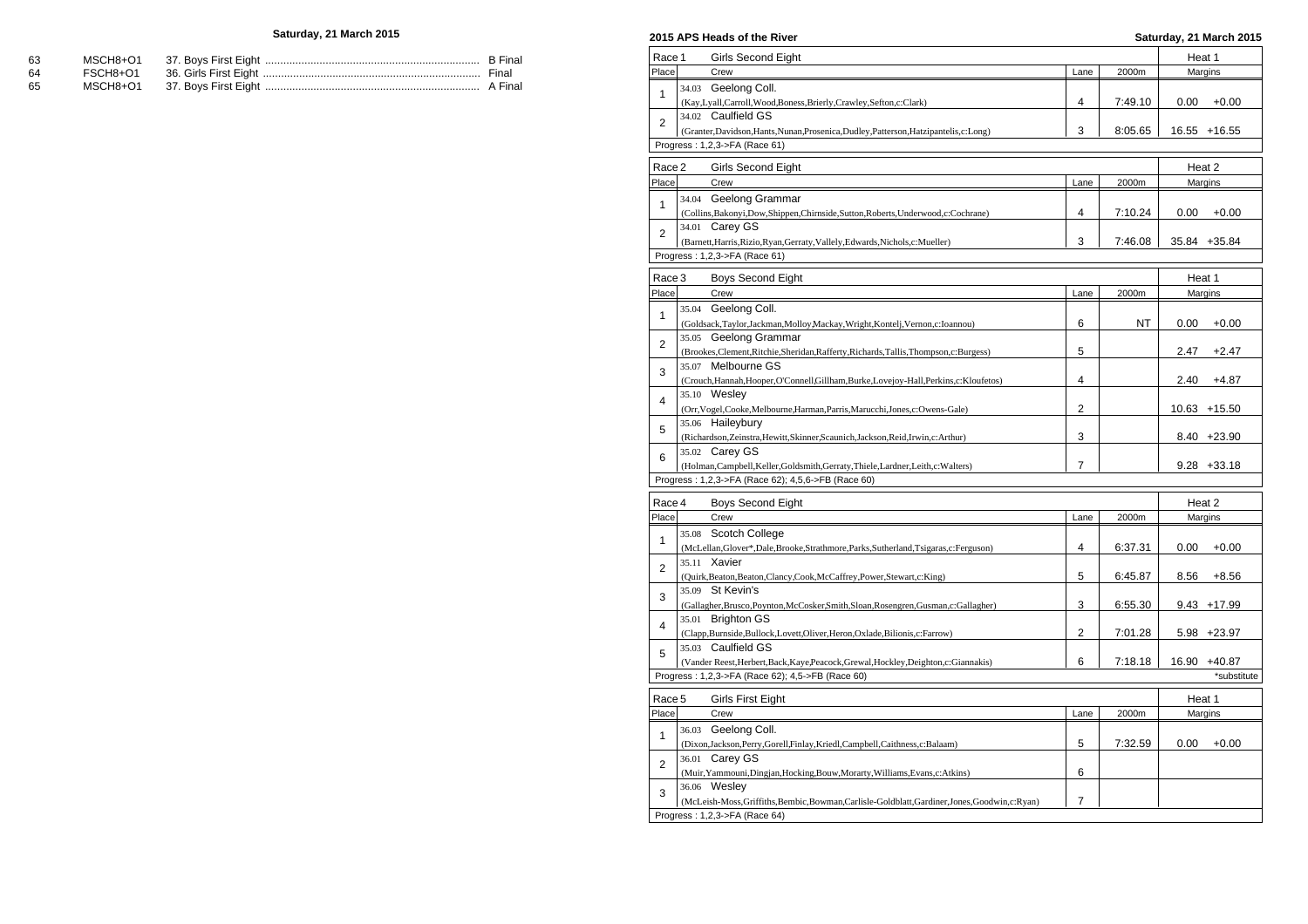**2015 APS Heads of the River** 

| Race 6          | Girls First Eight                                                                                       |                |         | Heat 2         | Race 10        | Boys Year 10 Eight Division C                                                               |                |         | Heat 2          |
|-----------------|---------------------------------------------------------------------------------------------------------|----------------|---------|----------------|----------------|---------------------------------------------------------------------------------------------|----------------|---------|-----------------|
| Place           | Crew                                                                                                    | Lane           | 2000m   | Margins        | Place          | Crew                                                                                        | Lane           | 2000m   | Margins         |
|                 | 36.04 Geelong Grammar                                                                                   |                |         |                |                | 28.06 Scotch College                                                                        |                |         |                 |
| $\mathbf{1}$    | (Green, O'Reilly, Harte, Hardy, Brown, Cameron, Culley, Brookes, c: Rofe)                               | 5              | 7:17.93 | $0.00 + 0.00$  |                | (Lobley, Gordon, Hart, Aitken, Currie, Triggs, Borthwick, Marsden, c: Hill)                 | 3              | 7:14.06 | $0.00 + 0.00$   |
|                 | 36.02 Caulfield GS                                                                                      |                |         |                |                | 28.04 Melbourne GS                                                                          |                |         |                 |
| $\overline{2}$  | (Perrott, Dumas, Jackson, Hennessy, Edmonds, Edwardson, Mynott, Ghali, c: Krassaris)                    | 6              | 7:38.74 | 20.81 +20.81   | $\overline{2}$ | (Dowd, Moyle, Burgoine, Irving, McQuade, O'Connor, McGrath, Kelly, c: Smith)                | $\overline{4}$ | 7:29.86 | 15.80 +15.80    |
| 3               | 36.05 Haileybury                                                                                        |                |         |                |                | 28.01 Brighton GS                                                                           |                |         |                 |
|                 | (Preston, McDonald, Sheales, Ishchenko, Maroney, Pearce, Hazell, Knott, c: Berry)                       | $\overline{7}$ | 7:45.14 | $6.40 +27.21$  |                | (Black, Erb, Barber*, Hamilton, Ahrbeck, Parish, Hansen, Snowsill, c: Jackson)              | 5              | 7:46.63 | 16.77 +32.57    |
|                 | Progress: 1,2,3->FA (Race 64)                                                                           |                |         |                |                | 28.03 Geelong Grammar                                                                       |                |         |                 |
| Race 7          | <b>Boys First Eight</b>                                                                                 |                |         | Heat 1         |                | (Heath, Fowles, Illingworth, Bajer, Chaney, Keatley, Bingemann, Mentha, c: Frith)           | $\overline{7}$ | 7:51.04 | $4.41 + 36.98$  |
| Place           | Crew                                                                                                    | Lane           | 2000m   | Margins        |                | 28.07 Scotch College                                                                        |                |         |                 |
|                 | 37.07 Melbourne GS                                                                                      |                |         |                |                | (Mursell, McRobert, Wang, Keilar, Wilson, Stansen, Shand, Brooks, c: Smith)                 | 6              | 7:53.26 | $2.22 + 39.20$  |
| $\overline{1}$  | (Blomley, May, Robertson, Spargo, Manton, Foster, Mezger, Harrison, c: Anders)                          | $\overline{7}$ | 6:13.87 | $0.00 + 0.00$  |                | Progress: 1,2,3->FA (Race 51); 4,5,6->FB (Race 50)                                          |                |         | *substitute     |
|                 | 37.05 Geelong Grammar                                                                                   |                |         |                | Race 11        | Boys Year 10 Eight Division B                                                               |                |         | Heat 1          |
| $\overline{2}$  | (Nicholson, Simson, Brew, Devilee, Birk, Osti, Larritt, Hastings, c: Morrison)                          | 2              | 6:15.54 | $1.67 + 1.67$  | Place          | Crew                                                                                        | Lane           | 2000m   | Margins         |
|                 | 37.01 Brighton GS                                                                                       |                |         |                |                | 29.08 Scotch College                                                                        |                |         |                 |
| 3               | (McIntyre, Noske, Lewis, Bradfield, Bender, Canham, Bade, Potter, c: Kirby)                             | 3              | 6:27.45 | 11.91 +13.58   |                | (Gertis, Upjohn, Gray, Clarke, Isles, Webster, Cooper, Macky, c: Smith)                     | $\overline{2}$ | 6:48.47 | $0.00 + 0.00$   |
|                 | 37.11 Xavier                                                                                            |                |         |                |                | 29.11 Xavier                                                                                |                |         |                 |
| $\overline{a}$  | (Bergin, Power, Fogarty, Ralph, Lawson, Giliberto, McMahon, Allen, c: Frawley)                          | $\overline{4}$ | 6:32.61 | $5.16 + 18.74$ | $\overline{2}$ | (Tiernan, Bourke, Ward, Clausen, Delany-Small, Ketsakidis, Morton, Pitney, c: Clark)        | 3              | 7:18.55 | $30.08 + 30.08$ |
| $5\phantom{.0}$ | 37.06 Haileybury                                                                                        |                |         |                |                | $29.10$ Wesley                                                                              |                |         |                 |
|                 | (Ekberg, Humble, Sharpe, Trivett, Gregors, Cain, Bell, Schooling, c: Tzilantonis)                       | 6              | 6:34.00 | $1.39 +20.13$  |                | (Swann, Raghdo, Higgs, Khot, O'Connor-Whyte, Holland, Hayes, Smith, c: Offor)               | $\overline{4}$ | 7:26.85 | $8.30 + 38.38$  |
| 6               | 37.03 Caulfield GS                                                                                      |                |         |                |                | 29.04 Geelong Coll.                                                                         |                |         |                 |
|                 | (Davis,Loughnan,Allen,Meads,Perrott,Breeze,Collins,Cowie,c:Tran)                                        | 5              | 6:39.00 | $5.00 +25.13$  |                | (Breer, Skuza, Manning, Boyce, McIntyre, Mahon, Horoch, Wylie, c: Hughes)                   | 5              | 7:33.78 | $6.93 + 45.31$  |
|                 | Progress: 1,2,3->FA (Race 65); 4,5,6->FB (Race 63)                                                      |                |         |                | 5              | 29.06 Haileybury                                                                            |                |         |                 |
| Race 8          | <b>Boys First Eight</b>                                                                                 |                |         | Heat 2         |                | (Sheffield, Naude, Horvat, Bellgrove, Akdogan, Colls, Barron, Bracken, c: Him)              | 6              | 7:48.64 | 14.86 +60.17    |
| Place           | Crew                                                                                                    | Lane           | 2000m   | Margins        | 6              | 29.03 Caulfield GS                                                                          |                |         |                 |
|                 |                                                                                                         |                |         |                |                | (Dube, Payne, Wingrove, Ryan, Murrowood, Li, Matheou, McVean, c: Spaargaren)                | $\overline{7}$ | 7:53.09 | $4.45 +64.62$   |
| $\mathbf{1}$    | 37.08 Scotch College<br>(Symon, Miscamble, Venter, Hanna, Wolf, Marshall, Murray, Maycock, c: Richards) | 3              | 6:21.62 | $0.00 + 0.00$  |                | Progress: 1,2,3->FA (Race 53); 4,5,6->FB (Race 52)                                          |                |         |                 |
|                 | 37.09 St Kevin's                                                                                        |                |         |                | Race 12        | Boys Year 10 Eight Division B                                                               |                |         | Heat 2          |
| $\overline{2}$  | (Reeves, Bryan, Farrar, Ryan, Eaton, Smith, Bolton, Parncutt, c: Goller)                                | 5              | 6:26.55 | $4.93 + 4.93$  | Place          | Crew                                                                                        | Lane           | 2000m   | Margins         |
|                 | 37.04 Geelong Coll.                                                                                     |                |         |                |                | 29.07 Melbourne GS                                                                          |                |         |                 |
| 3               | (Morgan, West, Longden, Gorell, Morrison, Deppeler, Walmsley, Shaw, c: Forshaw)                         | $\overline{4}$ | 6:29.15 | $2.60 + 7.53$  |                | (Larke, Aitken, Hofbauer, Smith, Sanderson, McIntosh, Mak, O'Connell, c: Howitt-Ross)       | 3              | 6:45.65 | $0.00 + 0.00$   |
|                 | 37.10 Wesley                                                                                            |                |         |                |                | 29.09 St Kevin's                                                                            |                |         |                 |
| $\overline{4}$  | (Cargill, McCoach, McCoach, Brown, Norman, Lavery, Porter, Scott, c: Yucel)                             | 6              | 6:35.55 | $6.40 + 13.93$ | $\overline{2}$ | (Higgins, Bartaska, Radda, Heanue, O'Meara, Flanagan, McKay, Grech, c: Lucas-Lely)          | $\overline{4}$ | 6:54.26 | $8.61 + 8.61$   |
|                 | 37.02 Carey GS                                                                                          |                |         |                |                | 29.01 Brighton GS                                                                           |                |         |                 |
| 5               | (Mitchell, Shinton, Gerraty, Edwards, Rossi, Jackson, Smith, Moyes, c: Hevey)                           | $\overline{7}$ | 6:39.52 | $3.97 + 17.90$ |                | (Adams, Whillas, Johnson, Bradshaw- Maslen, Ewers, Hunt, Kastrinakis, James, c: Kenny)      | 5              | 7:05.65 | 11.39 +20.00    |
|                 | Progress: 1,2,3->FA (Race 65); 4,5->FB (Race 63)                                                        |                |         |                |                | 29.05 Geelong Grammar                                                                       |                |         |                 |
|                 |                                                                                                         |                |         |                |                | (Orford, Martin, McKenzie, Griffith, White, Philip, Roper, Underwood, c: Lapsley)           | 6              | 7:14.38 | $8.73 +28.73$   |
| Race 9          | Boys Year 10 Eight Division C                                                                           |                |         | Heat 1         | 5              | 29.02 Carey GS                                                                              |                |         |                 |
| Place           | Crew                                                                                                    | Lane           | 2000m   | Margins        |                | (Richardson, Ponsford, Gilford, Feikema, Kavalakis, Lewis*, Cole, Packham, c: Musgrave)     | $\overline{7}$ | 7:26.55 | 12.17 +40.90    |
| $\mathbf{1}$    | 28.05 Melbourne GS                                                                                      |                |         |                |                | Progress: 1,2,3->FA (Race 53); 4,5->FB (Race 52)                                            |                |         | *substitute     |
|                 | (Hooper, Thompson, Wylie, Hibbard, Langley, Klempfner, Ponsford, Blomley, c: Grimwade)                  | 5              | 7:10.53 | $0.00 + 0.00$  | Race 13        | Boys Year 10 Eight Division A                                                               |                |         | Heat 1          |
| $\overline{2}$  | 28.09 Xavier                                                                                            | $\overline{4}$ |         |                | Place          | Crew                                                                                        | Lane           | 2000m   | Margins         |
|                 | (Berogna, Higgins, Ralph, Player, Stanley, Bendall, Lachal, Lowe, c: McCarthy)<br>28.08 St Kevin's      |                | 7:23.09 | 12.56 +12.56   |                | 30.07 Melbourne GS                                                                          |                |         |                 |
| 3               | (Lee, Bryan, Gusman, Leng, Ryan, Grindon-Ekins, Mitchell, Armstrong, c: Yuen)                           | 6              | 7:36.63 | 13.54 +26.10   |                | (Bidgood,Hilditch,Sallabank,Morrison,Hamilton,Rose,Grimwade,Hooper,c:Lee)                   | $\overline{2}$ | 6:33.25 | $0.00 + 0.00$   |
|                 | 28.02 Geelong Coll.                                                                                     |                |         |                |                | 30.11 Xavier                                                                                |                |         |                 |
|                 | (Rees, Mathews, Bennett-Hullin, Cole, Holdsworth, Adams, Kay, Brown, c: Hughes)                         | $\overline{7}$ | 7:51.61 | 14.98 +41.08   |                | (Perica, Turner, Hall, Gray, Greene, Jenkins, Kelly, King, c: Ralph)                        | 3              | 6:37.86 | $4.61 + 4.61$   |
|                 | Progress: 1,2,3->FA (Race 51); 4,5,6->FB (Race 50)                                                      |                |         |                |                | 30.03 Caulfield GS                                                                          |                |         |                 |
|                 |                                                                                                         |                |         |                | 3              | (O'Brien, Ryan, Kanavos, Martin-Endres, Tabain, Allen-Lyons, Breeze, Ward-Guy, c: Stephens) | 5              | 6:48.72 | 10.86 +15.47    |
|                 |                                                                                                         |                |         |                |                | 30.02 Carey GS                                                                              |                |         |                 |
|                 |                                                                                                         |                |         |                | 4              | (Katsivelis, Westcott, Barr, Walker, Bavage, Borg, Jobson, Worth, c: Coleman)               | 4              | 7:00.34 | 11.62 +27.09    |
|                 |                                                                                                         |                |         |                |                | 30.06 Haileybury                                                                            |                |         |                 |
|                 |                                                                                                         |                |         |                | 5              | (Alder,Connell,Lauder,Bensch,Kalfas,Ward,Green,Crantock,c:Szabo)                            | 6              | 7:07.13 | $6.79 + 33.88$  |
|                 |                                                                                                         |                |         |                |                | 30.05 Geelong Grammar                                                                       |                |         |                 |
|                 |                                                                                                         |                |         |                | 6              | (McLachlan, Eisner, Leckie, Yencken, Larritt, Griffiths, Henry, Orford, c: Thomson-Baring)  | $\overline{7}$ | 7:10.08 | $2.95 + 36.83$  |
|                 |                                                                                                         |                |         |                |                | Progress: 1,2,3->FA (Race 55); 4,5,6->FB (Race 54)                                          |                |         |                 |
|                 |                                                                                                         |                |         |                |                |                                                                                             |                |         |                 |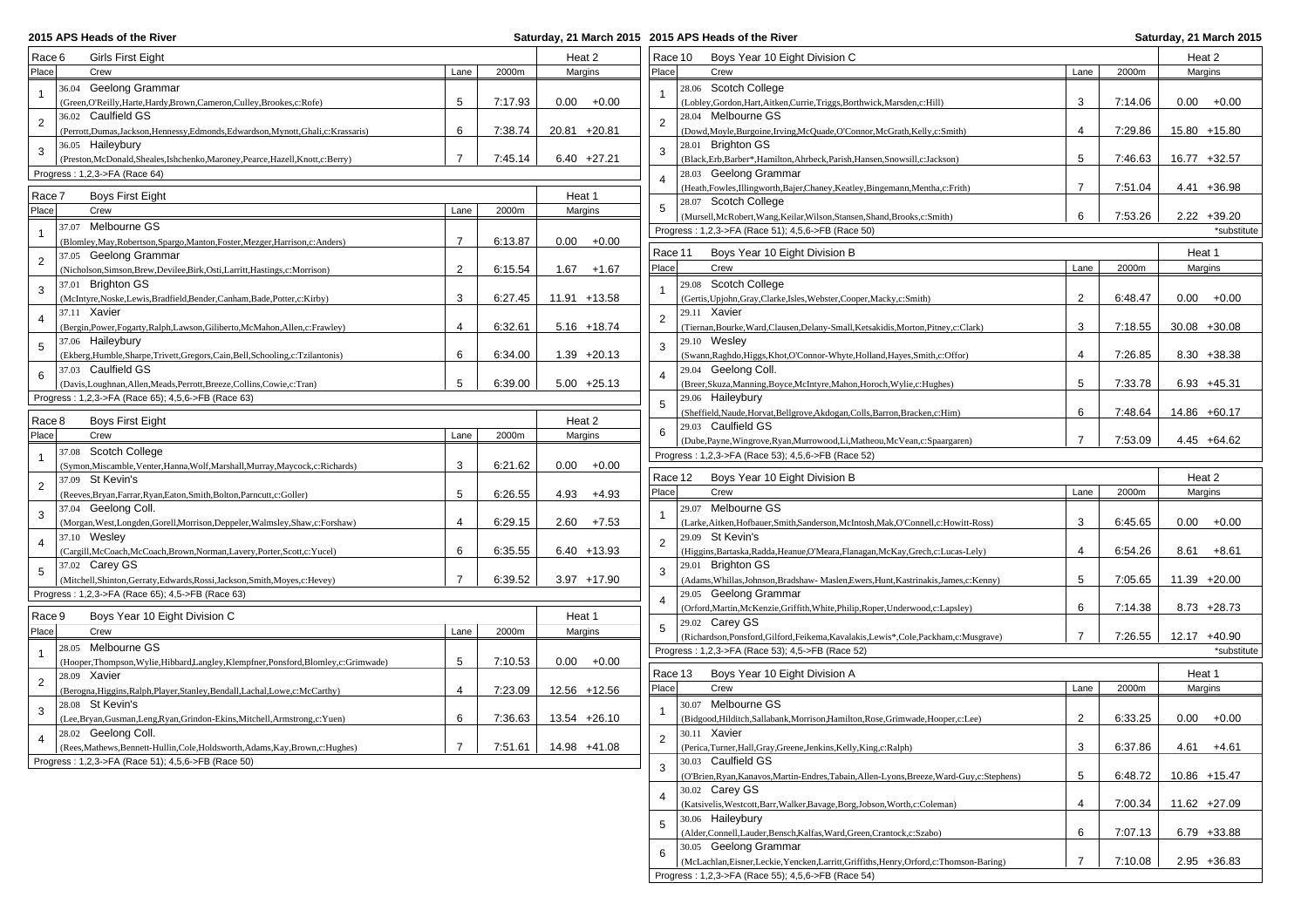## **2015 APS Heads of the River**

| Race 14               | Boys Year 10 Eight Division A                                                                                                                               |                |                  | Heat 2          | Race 19                     | Boys Year 9 Quad Division G         |                                                      |                     |                    | <b>B</b> Final                 |
|-----------------------|-------------------------------------------------------------------------------------------------------------------------------------------------------------|----------------|------------------|-----------------|-----------------------------|-------------------------------------|------------------------------------------------------|---------------------|--------------------|--------------------------------|
| Place                 | Crew                                                                                                                                                        | Lane           | 2000m            | Margins         | Place                       | Crew                                |                                                      | Lane                | 1000m              | Margins                        |
| $\mathbf{1}$          | 30.08 Scotch College                                                                                                                                        |                |                  |                 | $\mathbf{1}$                | 03.09 St Kevin's                    | (Mazzeo, Putna, McGregor, Haughey, c: Perry)         | $\overline{4}$      | 4:03.10            | $0.00 + 0.00$                  |
|                       | (Baxter,Le Deux,Russell,Wentworth,Miller,Butcher,Emmett,Murchie,c:Gill)                                                                                     | 3              | 6:35.40          | 0.00<br>$+0.00$ | $\overline{2}$              | 03.11 Brighton GS 3                 | (Harris, Webster, Wright, Dillee, c: Estella)        | 2                   | 4:15.49            | 12.39 +12.39                   |
| $\overline{2}$        | 30.09 St Kevin's                                                                                                                                            |                |                  |                 | 3                           | 03.12 Scotch College 13             | (Werts, Holt, Greer, Cester, c: Sladden)             | $\overline{7}$      | 4:18.27            | $2.78 + 15.17$                 |
|                       | (Marulli, Nolan, Green, Mulquiny, Beaney, Zupan, Street, Corboy, c: Daly)                                                                                   | 6              | 6:46.39          | 10.99 +10.99    | $\overline{4}$              | 03.03 Melbourne GS                  | (Hatty,Pollock,Monotti,Drinkall,c:Zorin)             | 5                   | 4:22.62            | $4.35 + 19.52$                 |
| $\mathbf{3}$          | 30.04 Geelong Coll.                                                                                                                                         |                |                  |                 | $\sqrt{5}$                  | 03.01 Brighton GS                   | (Adams, Hutchins, Sandiford, Amatruda, c: Wood)      | 3                   | 4:24.00            | $1.38 + 20.90$                 |
|                       | (Chalmers, Fitzgerald, Kemp, Page, Deahl, Malone, Bell, Foley, c: Doery)                                                                                    | 5              | 6:49.30          | $2.91 + 13.90$  | 6                           | 03.04 Melbourne GS                  | (O'Neill, Brown, Baker, Hilford, c: Chestney)        | 6                   | 4:39.81            | 15.81 +36.71                   |
| $\overline{4}$        | 30.10 Wesley                                                                                                                                                |                |                  |                 | Race 20                     | Boys Year 9 Quad Division G         |                                                      |                     |                    | A Final                        |
|                       | (Slavik, Siedle, Hodge, Bayliss, Tatterson, Joyce, Vines, Hastings, c: Peters)                                                                              | $\overline{4}$ | 6:51.92          | $2.62 + 16.52$  | Place                       | Crew                                |                                                      | Lane                |                    |                                |
| $5\phantom{.0}$       | 30.01 Brighton GS                                                                                                                                           |                |                  |                 |                             |                                     |                                                      |                     | 1000m              | Margins                        |
|                       | (Riddell, Platt, Stewart, Mason, Capp, Hurd, Mahan, Haddon, c: Farrow)                                                                                      | $\overline{7}$ | 7:03.80          | 11.88 +28.40    | 1                           | 03.07 Scotch College 9              | (Kyriacou, McPhee*, Nash, Tanner, c: Chong)          | 5                   | 4:01.40            | $0.00 + 0.00$                  |
|                       | Progress: 1,2,3->FA (Race 55); 4,5->FB (Race 54)                                                                                                            |                |                  |                 | $\overline{2}$              | 03.08 St Kevin's                    | (Fritsch, Arundel, Arundel, Weatherall, c: Zuglian)  | 3                   | 4:06.29            | 4.89<br>$+4.89$                |
| Race 15               | Boys Third Eight                                                                                                                                            |                |                  | Heat 1          | $\mathbf{3}$                | 03.05 Scotch College 10             | (Bate,Digby,Glaspole,Malcolm,c:Isles)                | $\overline{4}$      | 4:06.67            | 0.38<br>$+5.27$                |
| Place                 | Crew                                                                                                                                                        | Lane           | 2000m            |                 | $\overline{4}$              | 03.06 Scotch College 11             | (Shnider, Meikle, Alexander, Fry, c: Luscombe)       | 2                   | 4:07.05            | 0.38<br>$+5.65$                |
|                       |                                                                                                                                                             |                |                  | Margins         | 5                           | 03.10 Xavier                        | (Willis, Targett, Budd, Poes, c: Sweeney)            | 6                   | 4:16.69            | $9.64$ +15.29                  |
| $\mathbf{1}$          | 33.05 Melbourne GS                                                                                                                                          |                |                  |                 | 6                           | 03.02 Caulfield GS                  | (Willey, Pavlou, Williamson, Quinn, c: Bottrall)     | $\overline{7}$      | 4:28.34            | 11.65 +26.94                   |
|                       | (Nuske, Roberts, Stevenson, McGrath, Williams, Judge, Tunbridge, King, c: Evans)                                                                            | $\overline{4}$ | 6:55.84          | $0.00 + 0.00$   |                             |                                     |                                                      |                     |                    | *substitute                    |
| $\overline{2}$        | 33.01 Brighton GS                                                                                                                                           |                |                  |                 | Race 21                     | Girls Year 9 Four Division G        |                                                      |                     |                    | Final                          |
|                       | (Parker, Badger, Kauiers, Massuger, Gillies, Cook, Rutter, Bartlett-Bragg, c: Farrow)                                                                       | 5              | 6:59.97          | $4.13 + 4.13$   | Place                       | Crew                                |                                                      | Lane                | 1000m              | Margins                        |
| $\mathbf{3}$          | 33.03 Geelong Coll.                                                                                                                                         |                |                  |                 | 1                           | 04.02 Carev GS                      | (Dannock, Straw, Handberg, Stuart, c: Gay)           | $\overline{4}$      | 4:24.45            | $0.00 + 0.00$                  |
|                       | (McAllister,Taylor,Bennett,Molloy,Hipwell,Deahl,Falkiner,Barr,c:Doery)                                                                                      | 6              | 7:02.73          | $2.76 + 6.89$   | 2                           | 04.04 Caulfield GS                  | (Wright, Renton, Psaradellis, Adam, c: Varlarmos)    | 3                   | 4:34.83            | 10.38 +10.38                   |
| $\overline{4}$        | 33.02 Caulfield GS                                                                                                                                          |                |                  |                 | 3                           | 04.01 Carey GS                      | (Ward,Smith,Porrett,Rose,c:Glatz)                    | 5                   | 4:46.10            | $11.27 + 21.65$                |
|                       | (Apostolopoulos, Hyams, Pohl, Allan, Wilkes, Osianlis, Pemberton, Donoghue, c: Rigby)                                                                       | $\overline{7}$ | 7:44.95          | 42.22 +49.11    | $\overline{4}$              | 04.05 Caulfield GS                  | (Robinson, Burnett, Cao, Zavadsky, c: Nuske)         | 2                   | 5:11.80            | 25.70 +47.35                   |
|                       | Progress: 1,2,3->FA (Race 59); 4,5,6->FB (Race 57)                                                                                                          |                |                  |                 |                             | 04.03 Carey GS                      | (Wastlhuber, Drew, Gillam, Riebeling, c: Kerr)       | 6                   | <b>SCRATCHED</b>   |                                |
|                       | Race 16<br><b>Boys Third Eight</b>                                                                                                                          |                |                  | Heat 2          |                             |                                     |                                                      |                     |                    |                                |
| Place<br>Crew<br>Lane |                                                                                                                                                             | 2000m          | Margins          | Race 22         | Boys Year 9 Quad Division F |                                     |                                                      |                     | <b>B</b> Final     |                                |
|                       | <b>Scotch College</b><br>33.06                                                                                                                              |                |                  |                 | Place                       | Crew                                |                                                      | Lane                | 1000m              | Margins                        |
| $\mathbf{1}$          | (Crowston, Cross, Cameron, Mackinnon, Piper*, Emmett, Crawley, Barber, c: Rook)                                                                             | $\overline{4}$ | 6:44.00          | $0.00 + 0.00$   | $\mathbf{1}$                | 05.06 Scotch College 8              | (Saliba, Greco, Kimber, Waddell, c: Foo)             | $\overline{4}$      | 4:00.43            | 0.00<br>$+0.00$                |
|                       | 33.08 Xavier                                                                                                                                                |                |                  |                 | 2                           | 05.09 Xavier                        | (Forssman, Brown, Campbell, Wright-Smith, c: Kenyon) | 5                   | 4:05.91            | 5.48<br>$+5.48$                |
| $\overline{2}$        | (Kirkland, Impala, Whitelegg, Beech, Stoney, Nash, Stirling, OFarrell, c: King)                                                                             | 5              | 6:54.67          | 10.67 +10.67    | $\mathbf{3}$                | 05.03 Geelong Coll.                 | (Gadd, Gekas, Wood, Batrouney, c: Gadd)              | 3                   | 4:22.40            | 16.49 +21.97                   |
|                       | 33.04 Geelong Grammar                                                                                                                                       |                |                  |                 |                             |                                     |                                                      |                     |                    |                                |
| $\mathbf{3}$          | (Elkadi, Baylis, Schlotzer De Lucio, Reed, Wells, Hodge, Colley, Abdalla, c: Gubbins)                                                                       | 6              | 6:57.98          | $3.31 + 13.98$  | Race 23                     | Boys Year 9 Quad Division F         |                                                      |                     |                    | A Final                        |
|                       | 33.07 St Kevin's                                                                                                                                            |                |                  |                 | Place                       | Crew                                |                                                      | Lane                | 1000m              | Margins                        |
| $\overline{4}$        | $\label{lem:convex} (\text{Rowe},\text{Dumaresq},\text{McGrath},\text{Burgess},\text{Penfold},\text{Waring},\text{Chow},\text{Battistella},\text{c:Sinni})$ | $\overline{7}$ |                  |                 | $\mathbf{1}$                | 05.08 Wesley                        | (Combe, Smith, Magnusson, Horsfall, c: Andrews)      | 6                   | 3:58.58            | $0.00 + 0.00$                  |
|                       | Progress: 1,2,3->FA (Race 59); 4,5,6->FB (Race 57)                                                                                                          |                |                  | *substitute     | $\overline{2}$              | 05.05 Scotch College 7              | (Di Battista, Price*, Lupson, Chirmuley, c: Oates)   | $\overline{7}$      | 4:01.02            | 2.44<br>$+2.44$                |
|                       |                                                                                                                                                             |                |                  |                 | 3                           | 05.04 Melbourne GS                  | (Croser, Rowe, Hegarty, Bartels, c: Zhu)             | 3                   | 4:03.44            | 2.42<br>$+4.86$                |
| Race 17               | Male School Coxed Quad Scull Year 9 Division H                                                                                                              |                |                  | <b>B</b> Final  | $\overline{4}$              | 05.02 Caulfield GS                  | (de Zwart, Kourakis, Peters, Clements, c: Clifford)  | $\overline{4}$      | 4:04.40            | 0.96<br>$+5.82$                |
| Place                 | Crew                                                                                                                                                        | Lane           | 1000m            | Margins         | 5                           | 05.01 Brighton GS                   | (Bullock, Rowell, Berry, Gray, c: Catt)              | $\overline{2}$      | 4:04.70            | 0.30<br>$+6.12$                |
| 1                     | 01.02 Brighton GS 2<br>(Hickey, Nekker, Longmire, Cole, c: Parker)                                                                                          | $\overline{2}$ | 4:09.15          | $0.00 + 0.00$   | 6                           | 05.07 St Kevin's                    | (Powning, Renehan, Mumford, Hogan, c: Hede)          | 5                   | 4:05.25            | 0.55<br>$+6.67$                |
| $\overline{2}$        | 01.06 Melbourne GS<br>(Nadenbousch, Freeman, Mitchell, Keeble, c: Yang)                                                                                     | $\overline{4}$ | 4:11.79          | $2.64 + 2.64$   |                             |                                     |                                                      |                     |                    | *substitute                    |
| 3                     | 01.05 Caulfield GS 9<br>(Woop, Yuncken, Jin, Barnacle, c: Burgess)                                                                                          | 3              | 4:20.36          | $8.57 + 11.21$  | Race 24                     | Girls Year 9 Four Division F        |                                                      |                     |                    | Final                          |
| $\overline{4}$        | 01.04 Caulfield GS 8<br>(Vun, Chivers, Lambros, Lilly, c: Phillips)                                                                                         | $\overline{7}$ | 4:22.95          | $2.59 + 13.80$  | Place                       | Crew                                |                                                      | Lane                | 1000m              | Margins                        |
|                       | 5 $ 01.13$ Xavier 1<br>(Lyon,Tsekouras,Cullity,Romanin-Green,c:Worsnop)                                                                                     | 6              | 4:24.24          | $1.29 + 15.09$  |                             |                                     |                                                      |                     |                    |                                |
|                       | 6 $ 01.01$<br><b>Brighton GS 1</b><br>(Fisher, Purcell, Wang, Schultz, c: Moffat)                                                                           | 5              | 4:29.83          | $5.59 + 20.68$  | $\overline{1}$              | 06.01 Carey GS                      | (Webster, Keller, Burrows, Magi, c: De Paiva)        | $\overline{4}$      | 4:29.82            | 0.00<br>$+0.00$                |
|                       |                                                                                                                                                             |                |                  |                 | $\overline{2}$<br>3         | 06.03 Caulfield GS                  | (Miller, Chen, Vawdrey, Pham, c: Snell)              | 3<br>$\overline{2}$ | 4:31.44            | $1.62 + 1.62$                  |
| Race 18               | Male School Coxed Quad Scull Year 9 Division H                                                                                                              |                |                  | A Final         | $\overline{4}$              | 06.05 Weslev<br>06.04 Geelong Coll. | (Hayton, Gunner, Coshutt, King, c: Zimmermann)       |                     | 4:34.16<br>4:41.24 | $2.72 +4.34$<br>$7.08 + 11.42$ |
| Place                 | Crew                                                                                                                                                        | Lane           | 1000m            | Margins         |                             |                                     | (Chen, Troop, Kurien, Lockyer, c: Morgan)            | 6                   |                    |                                |
| 1                     | 01.10 Scotch College 14<br>(Crawley, Crawley, Kloppers, Crocombe, c: Oates)                                                                                 | $\overline{4}$ | 4:06.13          | $0.00 + 0.00$   | $5\overline{)}$             | 06.02 Carey GS                      | (Chrysicos, Perry, Dugan, Sharman, c: Norsworthy)    | 5                   | 4:47.47            | $6.23 + 17.65$                 |
| $2^{\circ}$           | St Kevin's<br>01.11<br>(Gook, McCallum, Nguyen, Lourey, c: James)                                                                                           | 5              | 4:08.35          | 2.22<br>$+2.22$ | Race 25                     | Boys Year 9 Quad Division E         |                                                      |                     |                    | <b>B</b> Final                 |
|                       | $3$ 01.12 St Kevin's<br>(Castello, Harrick, Anderson-Cleary, Lo, c: Abruthnot)                                                                              | 6              | 4:14.81          | $+8.68$<br>6.46 | Place                       | Crew                                |                                                      | Lane                | 1000m              | Margins                        |
| 4                     | 01.08 Scotch College 12<br>(Upjohn, Rey-Fleming, Walker, Tsigaras, c: Mohyeddin)                                                                            | 2              | 4:17.74          | $2.93 + 11.61$  | $\mathbf{1}$                | 08.04 Melbourne GS                  | (Howarth, Colman, MacDonald, Fromberg, c: Holdenson  | $\overline{4}$      | 4:14.79            | $0.00 + 0.00$                  |
| $5\overline{)}$       | 01.07 Melbourne GS<br>(Mowbray,Cooper,Berry,Enticott,c:Bennett)                                                                                             | 3              | 4:26.27          | $8.53 +20.14$   | $\overline{2}$              | 08.01 Brighton GS                   | (Middlemiss, McDowell, Curwen, Dean, c: Turner)      | 3                   | 4:15.91            | $1.12 + 1.12$                  |
|                       | 01.14 Xavier 2<br>(Middleton, Coyne, White, Dessiniotis, c: Keys)                                                                                           | $\overline{7}$ | <b>SCRATCHED</b> |                 | $\mathbf{3}$                | 08.03 Geelong Coll.                 | (Lyall, Bath, McArthur, Moorfoot, c: Hanrahan)       | 5                   | 4:26.61            | 10.70 +11.82                   |
|                       |                                                                                                                                                             |                |                  |                 |                             |                                     |                                                      |                     |                    |                                |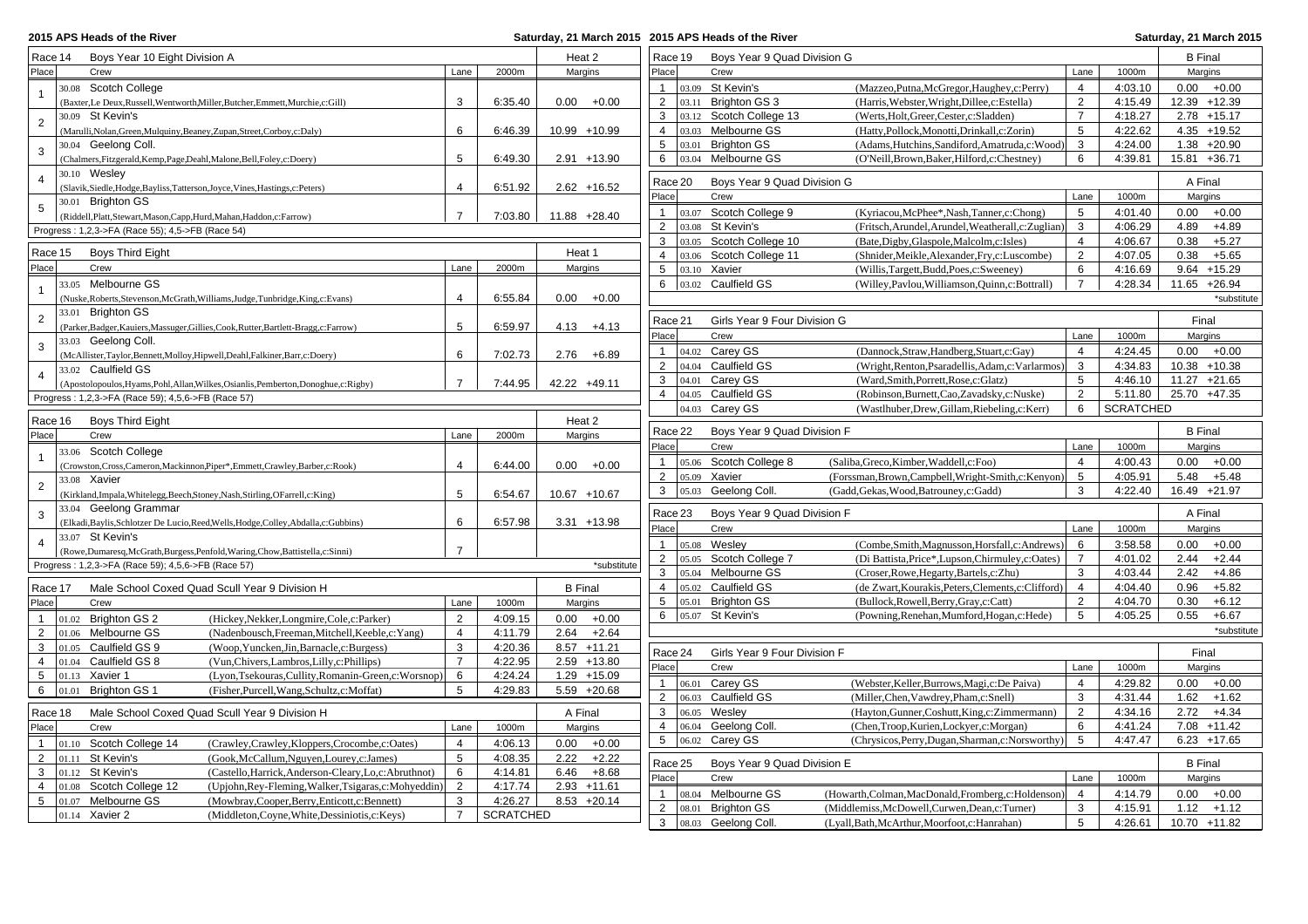|                         | 2015 APS Heads of the River         |                                                                                                                 |         | Saturday, 21 March 2015 2015 APS Heads of the River |                         |                                         |                                                                                |                                  |           | Saturday, 21 March 2015          |
|-------------------------|-------------------------------------|-----------------------------------------------------------------------------------------------------------------|---------|-----------------------------------------------------|-------------------------|-----------------------------------------|--------------------------------------------------------------------------------|----------------------------------|-----------|----------------------------------|
| Race 26                 | Boys Year 9 Quad Division E         |                                                                                                                 |         | A Final                                             | Race 33                 | Girls Year 9 Four Division C            |                                                                                |                                  |           | Final                            |
| Place                   | Crew                                | Lane                                                                                                            | 1000m   | Margins                                             | Place                   | Crew                                    |                                                                                | Lane                             | 1000m     | Margins                          |
| $\mathbf{1}$            | 08.06 Scotch College 6              | (McDonald, Facey-Smith, Morwood, Webster, c: Seedsman)<br>$\overline{4}$                                        | 3:55.36 | 0.00<br>$+0.00$                                     | 1                       | 15.01 Carey GS                          | (Chisholm,Tonkin,Parks,Renehan,c:Fitzpatrick)                                  | $\overline{4}$                   | 4:11.29   | 0.00<br>$+0.00$                  |
| 2                       | 08.05 Scotch College 5              | 3<br>(Chaubal-Menon, Holmes*, Hudson, Potter, c: Ewart)                                                         | 3:59.82 | 4.46<br>$+4.46$                                     | $\overline{2}$          | 15.03 Geelong Coll.                     | (Clark, Vincent, Dobie, Binos, c: Hayes)                                       | 5                                | 4:19.96   | 8.67<br>$+8.67$                  |
| 3                       | 08.09 Xavier                        | $\sqrt{5}$<br>(Mort, Hicks, Carey, Jones, c: Rickard)                                                           | 4:00.84 | $+5.48$<br>1.02                                     | $\mathbf{3}$            | 15.02 Caulfield GS                      | (Crump,Stephens,Ting,Moonen,c:Gray)                                            | 3                                | 4:27.83   | 7.87 +16.54                      |
| $\overline{4}$<br>08.08 | Wesley                              | $\overline{2}$<br>(Driscoll,Lavery,Nottingham,Edwards,c:Gardner)                                                | 4:07.08 | $6.24$ +11.72                                       | $\overline{4}$          | 15.04 Wesley                            | (Anderson, Griffiths, Houghton, Ongwat, c: Palma)                              | 6                                | 4:39.43   | 11.60 +28.14                     |
| 5                       | 08.02 Caulfield GS                  | $\overline{7}$<br>(Adler,Dickson,Hicks,McDougall,c:Vlachodimitropoulos)                                         | 4:09.30 | $2.22 + 13.94$                                      | Race 34                 | Boys Year 9 Quad Division B             |                                                                                |                                  |           | <b>B</b> Final                   |
| 6                       | $ 08.07$ St Kevin's                 | (Fong,Canterbury,Surace-Mifsud,Hughes,c:Dinh)<br>6                                                              | 5:03.65 | 54.35 +68.29                                        | Place                   | Crew                                    |                                                                                | Lane                             | 1000m     | Margins                          |
|                         |                                     |                                                                                                                 |         | *substitute                                         | $\mathbf{1}$            | 18.09 Xavier                            | (Stents, Macleod, Stynes, Guy, c: Danek)                                       | 3                                | <b>NT</b> | 0.00<br>$+0.00$                  |
| Race 27                 | Girls Year 9 Four Division E        |                                                                                                                 |         | Final                                               | $\overline{2}$          | 18.08 Wesley                            | (Tammesild, McCoach, Oulton, Sund, c: Samuels)                                 | $\overline{4}$                   |           | 3.00<br>$+3.00$                  |
| Place                   | Crew                                | Lane                                                                                                            | 1000m   | Margins                                             | 3                       | 18.01 Brighton GS                       | (Catt,Turner,Murray,Wood,c:Nekker)                                             | 5                                |           | 13.35 +16.35                     |
| $\mathbf{1}$            | 09.05 Wesley                        | 2<br>(Grant, Mason, Richardson, Niteros, c: Reid)                                                               | 4:23.09 | 0.00<br>$+0.00$                                     |                         |                                         |                                                                                |                                  |           |                                  |
| 2<br>09.01              | Carey GS                            | $\overline{4}$<br>(Virgona, Van Luyk, Fennessy, Ritchie, c: Holman)                                             | 4:30.35 | 7.26<br>$+7.26$                                     | Race 35                 | Boys Year 9 Quad Division B             |                                                                                |                                  |           | A Final                          |
| 3                       | 09.02 Carey GS                      | (Kelly-Stout, Teh, Hendry, Smedley, c: Wong)<br>6                                                               | 4:30.65 | $+7.56$<br>0.30                                     | Place                   | Crew                                    |                                                                                | Lane                             | 1000m     | Margins                          |
| $\overline{4}$          | 09.03 Caulfield GS                  | 5<br>(Petch, Chen, Thompson, Schneider, c: Hutchins)                                                            | 4:34.49 | $3.84$ +11.40                                       | $\mathbf{1}$            | 18.05 Melbourne GS                      | (Fox,Curtis,Argyrou,Batagol,c:Calder)                                          | $\overline{2}$                   | <b>NT</b> | 0.00<br>$+0.00$                  |
| $5\phantom{.0}$         | 09.04 Geelong Coll.                 | 3<br>(Burrell,Tol,Whitford,Lockyer,c:Ruggero)                                                                   | 4:40.59 | $6.10 + 17.50$                                      | $\overline{2}$          | 18.03 Caulfield GS                      | (Brand, Rowland, Sellens, Myers, c: Bottrall)                                  | 3                                |           | 0.86<br>$+0.86$                  |
|                         |                                     |                                                                                                                 |         | <b>B</b> Final                                      | 3                       | 18.06 Scotch College 2                  | (Dickson, Miller, McPherson, Gall, c: Gill)                                    | $\overline{4}$                   |           | 3.90<br>$+4.76$                  |
| Race 28<br>Place        | Boys Year 9 Quad Division D<br>Crew | Lane                                                                                                            | 1000m   | Margins                                             | $\overline{4}$          | 18.02 Carey GS                          | (Terry, Cooke, Klein, Mcvicar, c: Mckenry)                                     | 6                                |           | $+8.47$<br>3.71                  |
| $\mathbf{1}$            | 11.04 Melbourne GS                  | 4                                                                                                               | 3:58.06 | $0.00 + 0.00$                                       | 5<br>6                  | 18.07 St Kevin's<br>18.04 Geelong Coll. | (Dahlstrom, Hope, Lhuede, Wright, c: Noonan                                    | 5<br>$\overline{7}$              |           | $3.32 + 11.79$<br>$7.39 + 19.18$ |
| 2                       | 11.03 Geelong Coll.                 | (Guest, Nuske, Garner-Davis, Parkinson, c: Mitrasevic)<br>3<br>(Williams, Wright, Willett, Wynter, c: Couchman) | 4:07.68 | 9.62<br>$+9.62$                                     |                         |                                         | (Spikers, Wood, Thornton, Malone, c: Gadd)                                     |                                  |           |                                  |
| $\mathbf{3}$            | 11.02 Caulfield GS                  | 5<br>(Marsden, Oriander, Saba, Allen, c: Burgess)                                                               | 4:09.17 | $1.49 + 11.11$                                      | Race 36                 | Girls Year 9 Four Division B            |                                                                                |                                  |           | Final                            |
|                         |                                     |                                                                                                                 |         |                                                     | Place                   | Crew                                    |                                                                                | Lane                             | 1000m     | Margins                          |
| Race 29                 | Boys Year 9 Quad Division D         |                                                                                                                 |         | A Final                                             | $\mathbf{1}$            | 19.01 Carey GS                          | (Moon, Morley, Long, Andrews, c: Nichols)                                      | $\overline{4}$                   | 4:07.48   | 0.00<br>$+0.00$                  |
| Place                   | Crew                                | Lane                                                                                                            | 1000m   | Margins                                             | $\overline{2}$          | 19.03 Geelong Coll.                     | (Boness, White, Barr, Balaam, c: Morgan)                                       | 3                                | 4:11.68   | 4.20<br>$+4.20$                  |
| $\mathbf{1}$            | 11.08 Xavier 1                      | (Lawson, Dowdell, Maier, O'Loughlin, c: Woodley)<br>3                                                           | 4:09.21 | 0.00<br>$+0.00$                                     | 3                       | 19.02 Caulfield GS                      | (Fergusson, Dumas, Day, Steel, c: Angelopoulos)                                | 5                                | 4:25.54   | 13.86 +18.06                     |
| $\overline{2}$          | 11.05 Scotch College 4              | (Rovas, Christie-Johnston*, Fox, Papapetrou, c: Bodon)<br>$\overline{4}$                                        | 4:12.31 | $+3.10$<br>3.10                                     | $\overline{4}$          | 19.04 Wesley                            | (Walley,Samuels,Wood,Machell,c:Roberts)                                        | 6                                | 4:39.52   | 13.98 +32.04                     |
| 3                       | 11.07 Wesley                        | (Sidhu,Leonard,Langham*,Frencham,c:Gardiner)<br>$\overline{2}$                                                  | 4:17.21 | 4.90<br>$+8.00$                                     | Race 37                 | Boys Year 9 Quad Division A             |                                                                                |                                  |           | <b>B</b> Final                   |
| $\overline{4}$          | 11.09 Xavier 2                      | 5<br>(Diamond, Paul, Silk, Ferrari, c: Sestan)                                                                  | 4:18.77 | $+9.56$<br>1.56                                     | Place                   | Crew                                    |                                                                                | Lane                             | 1000m     | Margins                          |
| 5                       | 11.06 St Kevin's                    | $\overline{7}$<br>(McNamara, Nugara, O'Leary, Cornwell, c: Denham)                                              | 4:28.96 | 10.19 +19.75                                        | $\mathbf{1}$            | 22.04 Geelong Coll.                     | (Divola, Sutherland, Gubbles, Cox, c: Hanrahan)                                | 5                                | <b>NT</b> | $0.00 + 0.00$                    |
|                         | 6   11.01 Brighton GS               | 6<br>(Estella, McInerney, Cruse, Rechner, c: Schultz)                                                           | 4:33.84 | $4.88 + 24.63$                                      | $\overline{2}$          | 22.01 Brighton GS                       | (Weight, Twycross, Phillips, Parker, c: Moffat)                                | 4                                |           |                                  |
|                         |                                     |                                                                                                                 |         | *substitute                                         | $\mathbf{3}$            | 22.03 Caulfield GS                      | (Ribush, Cheng, Christofidis, Andrew, c: Clifford)                             | 3                                |           |                                  |
| Race 30                 | Girls Year 9 Four Division D        |                                                                                                                 |         | Final                                               |                         |                                         |                                                                                |                                  |           |                                  |
| Place                   | Crew                                | Lane                                                                                                            | 1000m   | Margins                                             | Race 38                 | Boys Year 9 Quad Division A             |                                                                                |                                  |           | A Final                          |
| $\mathbf{1}$            | 12.01 Carey GS                      | (Chrysicos, Reid, Rechner, Jackson, c: Ackland-Evans)<br>6                                                      | 4:19.51 | 0.00<br>$+0.00$                                     | Place                   | Crew                                    |                                                                                | Lane                             | 1000m     | Margins                          |
| 2                       | 12.02 Carey GS                      | 3<br>(Mannix, Bolam, Cohen, Stewart, c: Boddington)                                                             | 4:22.78 | $+3.27$<br>3.27                                     |                         | 22.07 St Kevin's                        | (Seaton, Richards, Johnson, O'Shea, c: Sinni)                                  | $\overline{4}$                   | 3:35.34   | 0.00<br>$+0.00$                  |
| 3                       | 12.04 Geelong Coll.                 | 5<br>(Salveson, Martin, Evans, McDonald, c: Neville)                                                            | 4:23.12 | $+3.61$<br>0.34                                     | $\overline{2}$          | 22.06 Scotch College 1                  | (Hart, Rubins, Nothnagel, Shannon, c: Ferguson)                                | 5                                | 3:37.31   | 1.97<br>$+1.97$                  |
| $\overline{4}$<br>12.03 | Caulfield GS                        | $\overline{4}$<br>(Bokma, Upton, Halphen, West, c: Smith)                                                       | 4:24.17 | $+4.66$<br>1.05                                     | 3                       | 22.09 Xavier                            | (Kennedy, Fromont, Lightfoot, Amad, c: Burger)                                 | 3                                | 3:37.89   | 0.58<br>$+2.55$                  |
| $5\phantom{.0}$         | 12.05 Wesley                        | $\overline{2}$<br>(Rosenberg, Ensabella, Hull, Ogilvie, c: Dicker)                                              | 4:31.11 | $6.94 + 11.60$                                      | $\overline{4}$          | 22.05 Melbourne GS                      | (Ross,Connock,Blunt,Francis,c:Geczy)                                           | 6                                | 3:44.92   | 7.03<br>$+9.58$                  |
| Race 31                 | Boys Year 9 Quad Division C         |                                                                                                                 |         | <b>B</b> Final                                      | 5<br>22.02<br>6         | Carey GS<br>22.08 Wesley                | (Blanch, Costopoulos, Thomas, Wraith, c: Davenport                             | $\overline{7}$<br>$\overline{2}$ | 3:51.27   | $6.35 + 15.93$                   |
| Place                   | Crew                                | Lane                                                                                                            | 1000m   | Margins                                             |                         |                                         | (Moshinsky, Warren, Tudge, Smith, c: Andrews)                                  |                                  | 3:55.32   | $4.05 + 19.98$                   |
| $\mathbf{1}$<br>14.01   | <b>Brighton GS</b>                  | 3<br>(Markham, Mottram, De Worsop, Reynolds, c: McDowell)                                                       | 3:53.33 | 0.00<br>$+0.00$                                     | Race 39                 | Girls Year 9 Four Division A            |                                                                                |                                  |           | Final                            |
| $\overline{2}$          | $14.02$ Carey GS                    | (Herold, Phyland, Hiam, Martin, c: Barnett)<br>$\overline{4}$                                                   | 3:55.22 | 1.89<br>$+1.89$                                     | Place                   | Crew                                    |                                                                                | Lane                             | 1000m     | Margins                          |
| $\mathbf{3}$<br>14.04   | Geelong Coll.                       | 5<br>(Congdon, Milner, Phung, Jackson, c: Hanrahan)                                                             | 3:56.54 | 1.32<br>$+3.21$                                     | $\mathbf{1}$            | 23.02 Caulfield GS                      | (Nowicki, Simpson, Robinson, Hayne, c: Tilley)                                 | $\overline{4}$                   | 4:06.85   | 0.00<br>$+0.00$                  |
|                         |                                     |                                                                                                                 |         |                                                     | $\overline{2}$<br>23.01 | Carey GS                                | (Hubbard, Lynch, Wilkinson, Ward, c: Kerr)                                     | 5                                | 4:12.88   | 6.03<br>$+6.03$                  |
| Race 32                 | Boys Year 9 Quad Division C         |                                                                                                                 |         | A Final                                             | 3                       | 23.03 Geelong Coll.                     | (Falkiner, Pekin-Schlicht, Morrison, Longden, c: Neville)                      | 3                                | 4:13.29   | 0.41<br>$+6.44$                  |
| Place                   | Crew                                | Lane                                                                                                            | 1000m   | Margins                                             | $\overline{4}$          | 23.04 Wesley                            | (Norman, Norman, Hastings, Golding, c: Howard)                                 | 6                                | 4:25.86   | 12.57 +19.01                     |
| $\mathbf{1}$            | 14.05 Melbourne GS                  | (Ballard, Molnar, Tragas, McCall, c: Brown)<br>3                                                                | 3:36.38 | 0.00<br>$+0.00$                                     | Race 40                 | Boys Year 9 Eight Division A            |                                                                                |                                  |           | Final                            |
| $\overline{2}$          | 14.09 Xavier                        | 6<br>(Corser,Laurie,Read,Toohey,c:Bates)                                                                        | 3:39.08 | 2.70<br>$+2.70$                                     | Place                   | Crew                                    |                                                                                | Lane                             | 1000m     | Margins                          |
| 3                       | 14.06 Scotch College 3              | $\overline{4}$<br>(Johns, Wilson, Rickard, Rozman, c: Booth)                                                    | 3:39.85 | $+3.47$<br>0.77                                     |                         | 24.01 Carey GS                          |                                                                                |                                  |           |                                  |
| $\overline{4}$          | 14.07 St Kevin's                    | $\sqrt{5}$<br>(Jones, O'Donoghue, Edmonds, Eaton, c: Conwell)                                                   | 3:47.58 | 7.73 +11.20                                         | $\mathbf{1}$            |                                         | (Grant, Shannon, Turner, Kelly, Orchard, Wilson, Wilson, Van Der Paal, c: Lim) | $\overline{4}$                   | 3:41.98   | 0.00<br>$+0.00$                  |
| $5\phantom{.0}$         | 14.03 Caulfield GS                  | 2<br>(McGivern, Slorach, Lane, Selemba, c: Phillips)<br>$\overline{7}$                                          | 3:50.77 | $3.19 + 14.39$                                      |                         | 24.02 Carey GS                          |                                                                                |                                  |           |                                  |
| 6                       | $14.08$ Wesley                      | (Jackson, Grant, Fogarty, Green, c: Holdsworth)                                                                 | 3:51.41 | $0.64$ +15.03                                       | $\mathbf 2$             |                                         | (Cavill, Amos, Allouche, Thals, Mcivor, Chappell, Thomson, Ewin, c: Arnold)    | 5                                | 3:50.29   | $8.31 + 8.31$                    |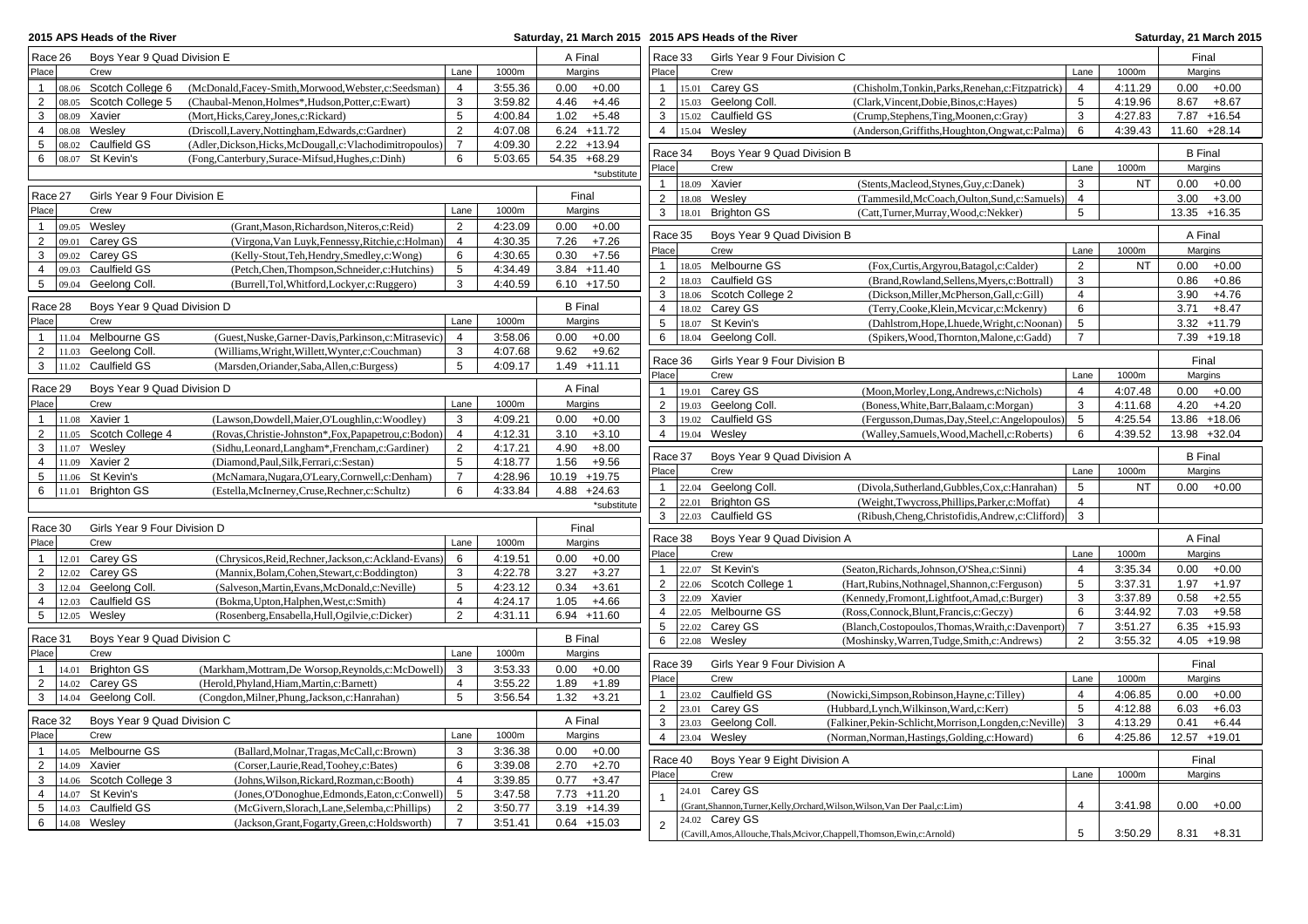| 2015 APS Heads of the River<br>Saturday, 21 March 2015 2015 APS Heads of the River                                        |                     |                    |                                   |                   |              |                                                                             |                                                                                         |                |                    | Saturday, 21 March 2015            |
|---------------------------------------------------------------------------------------------------------------------------|---------------------|--------------------|-----------------------------------|-------------------|--------------|-----------------------------------------------------------------------------|-----------------------------------------------------------------------------------------|----------------|--------------------|------------------------------------|
| Race 41<br>Girls Year 10 Four Division F                                                                                  |                     |                    | Final                             | Race 48           |              | Girls Open Four                                                             |                                                                                         |                |                    | Final                              |
| Place<br>Crew                                                                                                             | Lane                | 1000m              | Margins                           | Place             |              | Crew                                                                        |                                                                                         | Lane           | 1000m              | Margins                            |
| $ 07.01$ Carey GS<br>(D'Souza, Pommey, Thompson, Gillot, c: Knowles)<br>$\mathbf{1}$                                      | 3                   | 4:31.06            | $0.00 + 0.00$                     | $\mathbf{1}$      | 17.03 Wesley |                                                                             | (Mutz, Goodman, Nancarrow, Hagenauer, c: Howard)                                        | $\overline{4}$ | 4:15.05            | $0.00 + 0.00$                      |
| $\overline{2}$<br>07.02 Caulfield GS<br>(Kunkler, Georgakopoulos, Tan, Paras, c: Pemberton)                               | $5\phantom{.0}$     | 4:39.02            | 7.96 +7.96                        | $\overline{2}$    |              | 17.02 Geelong Grammar                                                       | (Wallace,Cochrane,Lord,James,c:Hulac)                                                   | 3              | 4:25.23            | $10.18 + 10.18$                    |
| Geelong Grammar<br>3<br>(Nicholls, Wade, Lorigan, Whitton, c: Lane)<br>07.03                                              | $\overline{4}$      | 4:42.71            | $3.69$ +11.65                     | 3                 | 17.01        | Carey GS                                                                    | (Beaumont,Colquhoun,Zumbo,Lowery,c:Cooney)                                              | 5              | 4:34.92            | $9.69 + 19.87$                     |
| Geelong Grammar<br>(Devilee, Morton, Brand, George, c: Brunker)<br>4<br> 07.04                                            | 6                   | 5:05.56            | 22.85 +34.50                      |                   |              |                                                                             |                                                                                         |                |                    |                                    |
| Race 42<br>Girls Year 10 Four Division E                                                                                  |                     |                    | Final                             | Race 49<br>Place  |              | Boys Open Coxed Four<br>Crew                                                |                                                                                         | Lane           | 1000m              | Final<br>Margins                   |
| Place<br>Crew                                                                                                             | Lane                | 1000m              | Margins                           |                   |              |                                                                             |                                                                                         |                |                    |                                    |
| 10.01 Carey GS<br>(Love,Campbell,Wraight,Belcher,c:Damiani)                                                               | $\overline{4}$      | 4:11.42            | $0.00 + 0.00$                     | $\mathbf{1}$<br>2 | 27.05 Xavier | 27.04 Geelong Coll                                                          | (Brander, Silk, Case, Veljkovic, c: Proud)<br>(Walpole,Carr,Symons,Blight,c:McGrath)    | 4<br>5         | 3:33.29<br>3:37.00 | 0.00<br>$+0.00$<br>3.71<br>$+3.71$ |
| $\overline{2}$<br>10.02 Caulfield GS<br>(Rizkalla, Stephenson, Routley, Turner, c: Sumner)                                | 6                   | 4:25.94            | 14.52 +14.52                      | 3                 |              | 27.02 Carey GS                                                              | (Sweeney, McIntosh, Gordon, Collins, c: Daniels)                                        | 3              | 3:42.27            | 5.27<br>$+8.98$                    |
| 3<br>10.03 Geelong Coll.<br>(Brown, Truscott, Greene, Pereira, c: Morgan)                                                 | 5                   | 4:26.30            | $0.36 + 14.88$                    | $\overline{4}$    |              | 27.01 Brighton GS                                                           | (Moore, Otis, Barden, Carnovale, c: Kenny)                                              | $\overline{2}$ | 3:59.71            | 17.44 +26.42                       |
| 10.04 Geelong Grammar<br>(Kellett, Ezzy, House, Love, c: Duff)<br>4                                                       | $\overline{2}$      | 4:26.81            | $0.51 + 15.39$                    | 5                 |              | 27.03 Caulfield GS                                                          | (Chuk, Hocking, Coburn, Hogan, c: Burgess)                                              | 6              | 4:20.42            | 20.71 +47.13                       |
| 10.05 Geelong Grammar<br>$5\overline{)}$<br>(Kubendran, Dawson, Sharland, Wagner, c: van de Merwe)                        | 3                   | 4:44.25            | 17.44 +32.83                      |                   |              |                                                                             |                                                                                         |                |                    |                                    |
|                                                                                                                           |                     |                    |                                   | Race 50           |              | Boys Year 10 Eight Division C                                               |                                                                                         |                |                    | <b>B</b> Final                     |
| Race 43<br>Girls Year 10 Four Division D                                                                                  |                     |                    | Final                             | Place             |              | Crew                                                                        |                                                                                         | Lane           | 2000m              | Margins                            |
| Place<br>Crew                                                                                                             | Lane                | 1000m              | Margins                           |                   |              | 28.03 Geelong Grammar                                                       |                                                                                         |                |                    |                                    |
| 13.03 Geelong Coll.<br>(Perry, Tierney, Ryan, McLaughlin, c: Tierney)<br>$\mathbf{1}$                                     | 4                   | 4:10.82            | $0.00 + 0.00$                     |                   |              |                                                                             | (Heath, Fowles, Illingworth, Bajer, Chaney, Keatley, Bingemann, Mentha, c: Frith)       | 5              | 7:22.05            | $0.00 + 0.00$                      |
| $\overline{2}$<br>13.05 Geelong Grammar<br>(Nott, Sewell, Perrignon, Lees, c: Maynard)                                    | 5                   | 4:12.89            | $+2.07$<br>2.07                   | $\mathbf 2$       |              | 28.07 Scotch College                                                        |                                                                                         |                |                    |                                    |
| 3<br>13.01 Carey GS<br>(Palliser,Charlwood,Glunning,Reddish,c:Cahill)                                                     | 6                   | 4:18.31            | 5.42<br>$+7.49$                   |                   |              |                                                                             | (Mursell, McRobert, Wang, Keilar, Wilson, Stansen, Shand, Brooks, c: Smith)             | $\overline{7}$ | 7:27.22            | $5.17 + 5.17$                      |
| 13.02 Caulfield GS<br>(Mitchell, Lowe, Rajasinghe, Turner, c: Kapaklis)<br>$\overline{4}$                                 | 3                   | 4:19.18            | 0.87<br>$+8.36$                   | 3                 |              | 28.02 Geelong Coll.                                                         |                                                                                         |                |                    |                                    |
| 5<br>13.06 Weslev<br>(Niteros, Weimar, Bowles, Kent, c: Reid)<br>Geelong Grammar                                          | $\overline{7}$<br>2 | 4:19.47<br>4:27.60 | 0.29<br>$+8.65$<br>$8.13 + 16.78$ |                   |              |                                                                             | (Rees, Mathews, Bennett-Hullin, Cole, Holdsworth, Adams, Kay, Brown, c: Hughes)         | 6              | 7:48.89            | 21.67 +26.84                       |
| 6<br>13.04<br>(Southey, Lowry, Stevens, Nixon, c: Beasley)                                                                |                     |                    |                                   | Race 51           |              | Boys Year 10 Eight Division C                                               |                                                                                         |                |                    | A Final                            |
| Race 44<br>Girls Year 10 Four Division C                                                                                  |                     |                    | Final                             | Place             |              | Crew                                                                        |                                                                                         | Lane           | 2000m              | Margins                            |
| Crew<br>Place                                                                                                             | Lane                | 1000m              | Margins                           |                   |              | 28.05 Melbourne GS                                                          |                                                                                         |                |                    |                                    |
| 16.04 Geelong Grammar<br>(Browne, Youngman, Treweeke, Naylor, c: Bailey)<br>$\mathbf{1}$                                  | $\overline{4}$      | 4:07.74            | 0.00<br>$+0.00$                   | $\overline{1}$    |              |                                                                             | (Hooper, Thompson, Wylie, Hibbard Langley, Klempfner, Ponsford, Blomley, c: Grimwade)   | $\overline{2}$ | 6:47.27            | 0.00<br>$+0.00$                    |
| $\overline{2}$<br>16.05 Geelong Grammar<br>(Burgess, Fischer, Barr-Smith, Hiscock, c: Mactaggart)                         | 5                   | 4:12.42            | 4.68<br>$+4.68$                   | $\overline{2}$    |              | 28.06 Scotch College                                                        |                                                                                         |                |                    |                                    |
| 16.03 Geelong Coll.<br>3<br>(Helm, Goldsack, Bond, Sefton, c: Alfrink)                                                    | 3                   | 4:14.23            | $+6.49$<br>1.81                   |                   |              | (Lobley, Gordon, Hart, Aitken, Currie, Triggs, Borthwick, Marsden, c: Hill) |                                                                                         | 3              | 6:51.40            | $4.13 + 4.13$                      |
| 16.02 Caulfield GS<br>(Norbury, Elliot, Judd, Nilsson, c: Kagiaros)<br>$\overline{4}$                                     | 6                   | 4:17.21            | 2.98<br>$+9.47$                   | 3                 | 28.09 Xavier |                                                                             |                                                                                         |                |                    |                                    |
| 5<br>16.01 Carey GS<br>(Anderson, Beardsley, McKay, Heggie, c: Arnold)                                                    | 2                   | 4:18.70            | $1.49 + 10.96$                    |                   |              |                                                                             | (Berogna, Higgins, Ralph, Player, Stanley, Bendall, Lachal, Lowe, c: McCarthy)          | $\overline{4}$ | 6:54.62            | $3.22 + 7.35$                      |
| 6<br>16.06 Haileybury<br>(Dhanapala, Kodila-Jones, Lewin, Villella, c: Power)                                             | $\overline{7}$      | 4:56.11            | 37.41 +48.37                      | $\overline{4}$    |              | 28.04 Melbourne GS                                                          |                                                                                         |                |                    |                                    |
| Girls Year 10 Four Division B<br>Race 45                                                                                  |                     |                    | Final                             |                   |              |                                                                             | (Dowd, Moyle, Burgoine, Irving, McQuade, O'Connor, McGrath, Kelly, c: Smith)            | 5              | 7:09.60            | 14.98 +22.33                       |
| Place<br>Crew                                                                                                             | Lane                | 1000m              | Margins                           | 5                 |              | 28.08 St Kevin's                                                            |                                                                                         |                |                    |                                    |
| 20.03 Geelong Coll.<br>(Murrihy, Russell, Stewart, Mauderer, c: Cashman)<br>-1                                            | 4                   | 4:05.52            | $0.00 + 0.00$                     |                   |              | 28.01 Brighton GS                                                           | (Lee,Bryan,Gusman,Leng,Ryan,Grindon-Ekins,Mitchell,Armstrong,c:Yuen)                    | 6              | 7:29.24            | 19.64 +41.97                       |
| $\overline{2}$<br>Carey GS<br>(Bracken, Klupacs, Ding, Brookman, c: Psihogios)<br>20.01                                   | 3                   | 4:05.93            | $+0.41$<br>0.41                   | 6                 |              |                                                                             | (Black, Erb, Barber*, Hamilton, Ahrbeck, Parish, Hansen, Snowsill, c: Jackson)          | $\overline{7}$ | 7:38.42            | $9.18 + 51.15$                     |
| 20.05 Haileybury<br>3<br>(Armstrong, Seccull, Pest, Ralphsmith, c: Storton)                                               | $5\phantom{.0}$     | 4:08.92            | $+3.40$<br>2.99                   |                   |              |                                                                             |                                                                                         |                |                    | *substitute                        |
| 20.04 Geelong Grammar<br>(Willis, Roderick, Needle, Fraser, c: Brook)<br>4                                                | 2                   | 4:13.23            | 4.31<br>$+7.71$                   |                   |              |                                                                             |                                                                                         |                |                    |                                    |
| 5<br>20.02 Caulfield GS<br>(Knowles, Scott, Ross, Hayduk*, c: Upton)                                                      | 6                   | 4:17.68            | $4.45 + 12.16$                    | Race 52           |              | Boys Year 10 Eight Division B                                               |                                                                                         |                |                    | <b>B</b> Final                     |
| $20.06$ Wesley<br>6<br>(Krapivsky, Peters, Dugandzic, Burke, c: Mortimer)                                                 | 7                   | 4:26.62            | $8.94 +21.10$                     | Place             |              | Crew                                                                        |                                                                                         | Lane           | 2000m              | Margins                            |
|                                                                                                                           |                     |                    | *substitute                       |                   |              | 29.05 Geelong Grammar                                                       |                                                                                         |                |                    |                                    |
| Race 46<br>Girls Year 10 Four Division A                                                                                  |                     |                    | Final                             |                   |              |                                                                             | (Orford, Martin, McKenzie, Griffith, White, Philip, Roper, Underwood, c: Lapsley)       | $\overline{4}$ | 7:00.84            | 0.00<br>$+0.00$                    |
| Place<br>Crew                                                                                                             | Lane                | 1000m              | Margins                           | $\overline{2}$    |              | 29.04 Geelong Coll.                                                         |                                                                                         |                |                    |                                    |
| 25.03 Geelong Coll.<br>(Walmsley, Edgar, Greer, Lawson, c: Gow)<br>$\mathbf{1}$                                           | $\overline{4}$      | 3:57.62            | $0.00 + 0.00$                     |                   |              |                                                                             | (Breer, Skuza, Manning, Boyce, McIntyre, Mahon, Horoch, Wylie, c: Hughes)               | 3              | 7:04.98            | $4.14 + 4.14$                      |
| 25.04 Geelong Grammar<br>$\overline{2}$<br>(Jamieson, Lewis, Brookes, Richards, c: Tallis)                                | 5                   | 4:02.21            | $4.59 + 4.59$                     | 3                 |              | 29.02 Carey GS                                                              |                                                                                         |                |                    |                                    |
| 3<br>25.01 Carey GS<br>(Jackson, Symon, Hermann, Arnott, c: Knowles)                                                      | 3                   | 4:02.48            | $0.27 +4.86$                      |                   |              |                                                                             | (Richardson, Ponsford, Gilford, Feikema, Kavalakis, Lewis*, Cole, Packham, c: Musgrave) | 6              | 7:08.37            | $3.39 + 7.53$                      |
| $\overline{4}$<br>25.05 Haileybury<br>(Williamson, Maginness, Broadhead, Ekberg, c: Fabien)                               | $\overline{2}$      | 4:04.51            | 2.03<br>$+6.89$                   | $\overline{4}$    |              | 29.06 Haileybury                                                            | (Sheffield, Naude, Horvat, Bellgrove, Akdogan, Colls, Barron, Bracken, c: Him)          | 5              | 7:30.13            | 21.76 +29.29                       |
| $5\phantom{.0}$<br>$25.06$ Wesley<br>(Korren, Mills, Singleton, Rose, c: Speakman-Hamlin)                                 | 6                   | 4:05.68            | $1.17 + 8.06$                     |                   |              | 29.03 Caulfield GS                                                          |                                                                                         |                |                    |                                    |
| 6<br>$ 25.02$ Caulfield GS<br>(Collopy, Hind, Browell, Duckett, c: Annois)                                                | $\overline{7}$      | 4:16.14            | 10.46 +18.52                      | $5\phantom{.0}$   |              |                                                                             | (Dube, Payne, Wingrove, Ryan, Murrowood, Li, Matheou, McVean, c: Spaargaren)            | 7              | 7:38.66            | $8.53 + 37.82$                     |
| Boys Year 10 Coxed Four Division A<br>Race 47                                                                             |                     |                    | Final                             |                   |              |                                                                             |                                                                                         |                |                    | *substitute                        |
| Place<br>Crew                                                                                                             | Lane                | 1000m              |                                   |                   |              |                                                                             |                                                                                         |                |                    |                                    |
| $\mathbf{1}$                                                                                                              |                     |                    | Margins                           |                   |              |                                                                             |                                                                                         |                |                    |                                    |
| 26.03 Wesley<br>(Grunbaum, Jager, Rockman, McAvoy, c: Peters)<br>$\overline{2}$<br>26.01 Carey GS                         | 3<br>4              | 3:50.45            | $0.00 + 0.00$                     |                   |              |                                                                             |                                                                                         |                |                    |                                    |
| (Nimmo, Jordan, Mendes, Aitkin*, c: Deng)<br>3<br>26.04 Xavier<br>(Guardabascio, Blackwood, Fraser, Blackburn, c: Samuel) | 5                   | 3:59.96<br>4:15.79 | $9.51 + 9.51$<br>15.83 +25.34     |                   |              |                                                                             |                                                                                         |                |                    |                                    |
| 26.02 Haileybury<br>$\frac{4}{1}$<br>(Johnson, Osorio, Angwin, Traum, c: Kebbell)                                         | 6                   | 4:40.07            | 24.28 +49.62                      |                   |              |                                                                             |                                                                                         |                |                    |                                    |
|                                                                                                                           |                     |                    | *substitute                       |                   |              |                                                                             |                                                                                         |                |                    |                                    |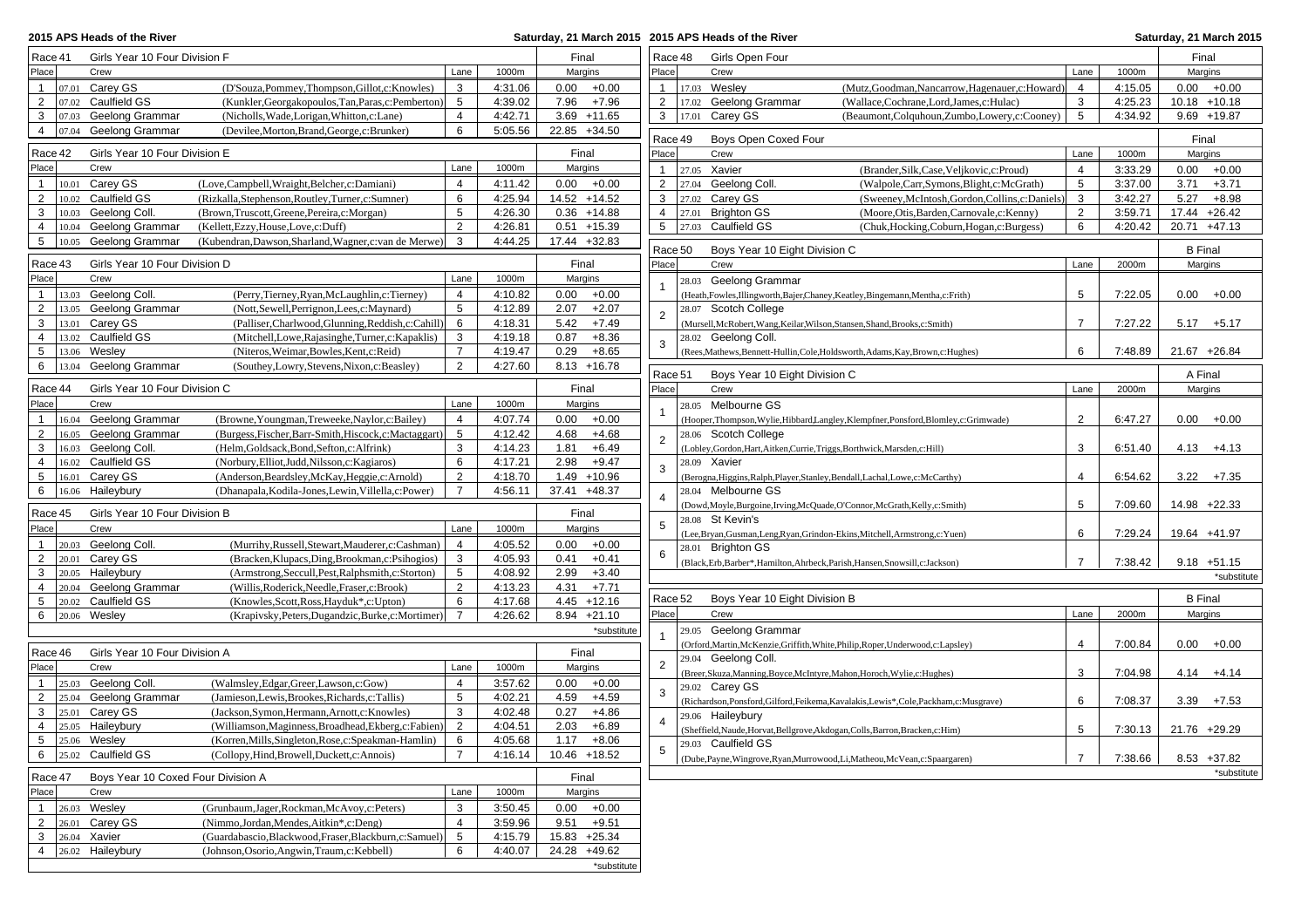## **2015 APS Heads of the River**

| Race 53        | Boys Year 10 Eight Division B                                                               |                |         | A Final        | Race 58        | <b>Girls Third Eight</b>                                                                    |                |         | Final          |
|----------------|---------------------------------------------------------------------------------------------|----------------|---------|----------------|----------------|---------------------------------------------------------------------------------------------|----------------|---------|----------------|
| Place          | Crew                                                                                        | Lane           | 2000m   | Margins        | Place          | Crew                                                                                        | Lane           | 2000m   | Margins        |
|                | 29.07 Melbourne GS                                                                          |                |         |                |                | 32.03 Geelong Coll.                                                                         |                |         |                |
|                | (Larke, Aitken, Hofbauer, Smith, Sanderson, McIntosh, Mak, O'Connell, c: Howitt-Ross)       | $\overline{2}$ | 6:26.12 | $0.00 + 0.00$  | $\overline{1}$ | (Moran, Burchett, Mapleson, Goy, Blundy Jones, Threadgold, Hanrahan, Cheatley, c: McArthur) | $\overline{4}$ | 7:39.45 | $0.00 + 0.00$  |
|                | 29.08 Scotch College                                                                        |                |         |                |                | 32.04 Geelong Grammar                                                                       |                |         |                |
| $\overline{2}$ | (Gertis, Upjohn, Gray, Clarke, Isles, Webster, Cooper, Macky, c: Smith)                     | 3              | 6:29.67 | $3.55 + 3.55$  | 2              | (Connell, Kinross, Stringer, Hynes, Luxton, MacKirdy, Harley, Callan, c: Townsend)          | 5              | 7:42.76 | $3.31 + 3.31$  |
|                | 29.09 St Kevin's                                                                            |                |         |                |                | 32.02 Geelong Coll.                                                                         |                |         |                |
| 3              | (Higgins, Bartaska, Radda, Heanue, O'Meara, Flanagan, McKay, Grech, c: Lucas-Lely)          | $\overline{4}$ | 6:45.76 | 16.09 +19.64   | 3              | (Wynter, Gorell, Anderson, Hall, Cox, Stewart, Powell, Guthrie, c: Sadler)                  | 6              | 7:57.58 | 14.82 +18.13   |
|                | 29.11 Xavier                                                                                |                |         |                |                | 32.01 Caulfield GS                                                                          |                |         |                |
|                |                                                                                             |                |         |                | $\overline{4}$ |                                                                                             | $\overline{7}$ |         |                |
|                | (Tiernan, Bourke, Ward, Clausen, Delany-Small, Ketsakidis, Morton, Pitney, c: Clark)        | 5              | 6:52.63 | $6.87 +26.51$  |                | (Moran, Morgan, Heselev, Phillips, Kidd, Tucker-Morrison, Konstantatos, Eggers, c: Duncan)  |                | 8:12.81 | 15.23 +33.36   |
| 5              | 29.01 Brighton GS                                                                           |                |         |                | Race 59        | Boys Third Eight                                                                            |                |         | A Final        |
|                | (Adams, Whillas, Johnson, Bradshaw-Maslen, Ewers, Hunt, Kastrinakis, James, c: Kenny)       | 6              | 6:55.75 | $3.12 + 29.63$ | Place          | Crew                                                                                        | Lane           | 2000m   | Margins        |
| 6              | 29.10 Wesley                                                                                |                |         |                |                |                                                                                             |                |         |                |
|                | (Swann, Raghdo, Higgs, Khot, O'Connor-Whyte, Holland, Hayes, Smith, c: Offor)               | $\overline{7}$ | 7:09.97 | 14.22 +43.85   |                | 33.06 Scotch College                                                                        |                |         |                |
| Race 54        | Boys Year 10 Eight Division A                                                               |                |         | <b>B</b> Final |                | (Crowston, Cross, Cameron, Mackinnon, Piper*, Emmett, Crawley, Barber, c: Rook)             | $\overline{2}$ | 6:22.02 | $0.00 + 0.00$  |
|                |                                                                                             |                |         |                | 2              | 33.05 Melbourne GS                                                                          |                |         |                |
| Place          | Crew                                                                                        | Lane           | 2000m   | Margins        |                | (Nuske, Roberts, Stevenson, McGrath, Williams, Judge, Tunbridge, King, c: Evans)            | 3              | 6:35.24 | 13.22 +13.22   |
|                | 30.10 Wesley                                                                                |                |         |                | 3              | 33.04 Geelong Grammar                                                                       |                |         |                |
|                | (Slavik, Siedle, Hodge, Bayliss, Tatterson, Joyce, Vines, Hastings, c: Peters)              | 4              | 6:38.68 | $0.00 + 0.00$  |                | (Elkadi, Baylis, Schlotzer De Lucio, Reed, Wells, Hodge, Colley, Abdalla, c: Gubbins)       | 6              | 6:39.51 | $4.27 + 17.49$ |
| $\overline{2}$ | 30.06 Haileybury                                                                            |                |         |                |                | 33.03 Geelong Coll.                                                                         |                |         |                |
|                | (Alder,Connell,Lauder,Bensch,Kalfas,Ward,Green,Crantock,c:Szabo)                            | 5              | 6:43.58 | $4.90 + 4.90$  |                | (McAllister, Taylor, Bennett, Molloy, Hipwell, Deahl, Falkiner, Barr, c: Doery)             | $\overline{7}$ | 6:42.31 | $2.80 + 20.29$ |
| 3              | 30.01 Brighton GS                                                                           |                |         |                | 5              | 33.01 Brighton GS                                                                           |                |         |                |
|                | (Riddell, Platt, Stewart, Mason, Capp, Hurd, Mahan, Haddon, c: Farrow)                      | 6              | 6:46.63 | $3.05 +7.95$   |                | (Parker, Badger, Kauiers, Massuger, Gillies, Cook, Rutter, Bartlett-Bragg, c: Farrow)       | 5              | 6:46.79 | $4.48 + 24.77$ |
|                | 30.02 Carey GS                                                                              |                |         |                |                | 33.08 Xavier                                                                                |                |         |                |
| 4              | (Katsivelis, Westcott, Barr, Walker, Bavage, Borg, Jobson, Worth, c: Coleman)               | 3              | 6:48.13 | $1.50 + 9.45$  | 6              | (Kirkland, Impala, Whitelegg, Beech, Stoney, Nash, Stirling, OFarrell, c: King)             | $\overline{4}$ | 6:49.96 | $3.17 +27.94$  |
|                | 30.05 Geelong Grammar                                                                       |                |         |                |                |                                                                                             |                |         | *substitute    |
| 5              | (McLachlan, Eisner, Leckie, Yencken, Larritt, Griffiths, Henry, Orford, c: Thomson-Baring)  | $\overline{7}$ | 6:49.63 | $1.50 + 10.95$ |                |                                                                                             |                |         |                |
|                |                                                                                             |                |         |                | Race 60        | <b>Boys Second Eight</b>                                                                    |                |         | <b>B</b> Final |
| Race 55        | Boys Year 10 Eight Division A                                                               |                |         | A Final        | Place          | Crew                                                                                        | Lane           | 2000m   | Margins        |
| Place          | Crew                                                                                        | Lane           | 2000m   | Margins        |                | 35.01 Brighton GS                                                                           |                |         |                |
|                | 30.07 Melbourne GS                                                                          |                |         |                |                | (Clapp,Burnside,Bullock,Lovett,Oliver,Heron,Oxlade,Bilionis,c:Farrow)                       | $\overline{4}$ | 6:36.85 | $0.00 + 0.00$  |
|                | (Bidgood,Hilditch,Sallabank,Morrison,Hamilton,Rose,Grimwade,Hooper,c:Lee)                   | $\overline{2}$ | 6:15.83 | $0.00 + 0.00$  |                | 35.10 Wesley                                                                                |                |         |                |
|                | 30.08 Scotch College                                                                        |                |         |                | $\overline{2}$ | (Orr, Vogel, Cooke, Melbourne, Harman, Parris, Marucchi, Jones, c: Owens-Gale)              | 3              | 6:38.42 | $1.57 + 1.57$  |
| 2              | (Baxter,Le Deux,Russell,Wentworth,Miller,Butcher,Emmett,Murchie,c:Gill)                     | 3              | 6:17.97 | $2.14 +2.14$   |                | 35.06 Haileybury                                                                            |                |         |                |
|                |                                                                                             |                |         |                | 3              |                                                                                             | 5              |         |                |
| 3              | 30.11 Xavier                                                                                |                |         |                |                | (Richardson, Zeinstra, Hewitt, Skinner, Scaunich, Jackson, Reid, Irwin, c: Arthur)          |                | 6:40.23 | $1.81 + 3.38$  |
|                | (Perica, Turner, Hall, Gray, Greene, Jenkins, Kelly, King, c: Ralph)                        | $\overline{4}$ | 6:24.59 | $6.62 + 8.76$  | $\overline{4}$ | 35.02 Carey GS                                                                              | $\overline{7}$ |         |                |
|                | 30.09 St Kevin's                                                                            |                |         |                |                | (Holman, Campbell, Keller, Goldsmith, Gerraty, Thiele, Lardner, Leith, c: Walters)          |                | 6:44.70 | $4.47 +7.85$   |
|                | (Marulli, Nolan, Green, Mulquiny, Beaney, Zupan, Street, Corboy, c: Daly)                   | 5              | 6:30.70 | $6.11 + 14.87$ | 5              | 35.03 Caulfield GS                                                                          |                |         |                |
| 5              | 30.03 Caulfield GS                                                                          |                |         |                |                | (Vander Reest, Herbert, Back, Kaye, Peacock, Grewal, Hockley, Deighton, c: Giannakis)       | 6              | 6:47.17 | $2.47 + 10.32$ |
|                | (O'Brien, Ryan, Kanavos, Martin-Endres, Tabain, Allen-Lyons, Breeze, Ward-Guy, c: Stephens) | 6              | 6:33.92 | $3.22 + 18.09$ | Race 61        | Girls Second Eight                                                                          |                |         | Final          |
| 6              | 30.04 Geelong Coll.                                                                         |                |         |                |                |                                                                                             |                |         |                |
|                | (Chalmers, Fitzgerald, Kemp, Page, Deahl, Malone, Bell, Foley, c: Doery)                    | $\overline{7}$ | 6:35.80 | 1.88 +19.97    | Place          | Crew                                                                                        | Lane           | 2000m   | Margins        |
|                |                                                                                             |                |         |                | $\overline{1}$ | 34.04 Geelong Grammar                                                                       |                |         |                |
| Race 56        | Boys Fourth Eight                                                                           |                |         | Final          |                | (Collins, Bakonyi, Dow, Shippen, Chirnside, Sutton, Roberts, Underwood, c: Cochrane)        | $\overline{4}$ | 7:05.92 | $0.00 + 0.00$  |
| Place          | Crew                                                                                        | Lane           | 2000m   | Margins        | $\overline{2}$ | 34.03 Geelong Coll.                                                                         |                |         |                |
|                | 31.03 Scotch College                                                                        |                |         |                |                | (Kay, Lyall, Carroll, Wood, Boness, Brierly, Crawley, Sefton, c: Clark)                     | 5              | 7:24.42 | 18.50 +18.50   |
|                | (Kempton, Hermann, Alexander, Kudelka, Kelly, Emerson, Marcel, Holyman, c: Davis)           | 6              | 6:42.32 | $0.00 + 0.00$  | 3              | 34.02 Caulfield GS                                                                          |                |         |                |
|                | 31.01 Geelong Grammar                                                                       |                |         |                |                | (Granter, Davidson, Hants, Nunan, Prosenica, Dudley, Patterson, Hatzipantelis, c: Long)     | $\overline{7}$ | 7:30.63 | $6.21 + 24.71$ |
|                | (Taylor, Athan, Slorach, Maxwell, Greed, Dunn, Verbeek Van Der Sande, Langley, c: Lambert)  | 5              | 7:07.82 | 25.50 +25.50   |                | 34.01 Carev GS                                                                              |                |         |                |
|                | 31.04 St Kevin's                                                                            |                |         |                |                | (Barnett, Harris, Rizio, Ryan, Gerraty, Vallely, Edwards, Nichols, c: Mueller)              | 6              | 7:47.29 | 16.66 +41.37   |
| 3              | (Brownlee, Cullinan, Jirik, Russo, Petersen, Scarff, McGrath, Jennings, c: Augello)         | $\overline{7}$ | 7:18.57 | 10.75 +36.25   |                |                                                                                             |                |         |                |
|                | 31.02 Scotch College                                                                        |                |         |                |                |                                                                                             |                |         |                |
| 4              | (Samarakoon, Sladden, Lienhard, McGlashan, Lim, Gray, Richardson, Langley, c: Smith)        | $\overline{4}$ | 7:23.27 | 4.70 +40.95    |                |                                                                                             |                |         |                |
|                |                                                                                             |                |         |                |                |                                                                                             |                |         |                |
| Race 57        | Boys Third Eight                                                                            |                |         | <b>B</b> Final |                |                                                                                             |                |         |                |
| Place          | Crew                                                                                        | Lane           | 2000m   | Margins        |                |                                                                                             |                |         |                |
|                | 33.07 St Kevin's                                                                            |                |         |                |                |                                                                                             |                |         |                |
|                | (Rowe,Dumaresq,McGrath,Burgess,Penfold,Waring,Chow,Battistella,c:Sinni)                     | 7              | 6:59.63 | $0.00 + 0.00$  |                |                                                                                             |                |         |                |
|                |                                                                                             |                |         |                |                |                                                                                             |                |         |                |
| $\overline{2}$ | 33.02 Caulfield GS                                                                          |                |         |                |                |                                                                                             |                |         |                |
|                | (Apostolopoulos, Hyams, Pohl, Allan, Wilkes, Osianlis, Pemberton, Donoghue, c: Rigby)       | 6              | 7:27.30 | 27.67 +27.67   |                |                                                                                             |                |         |                |